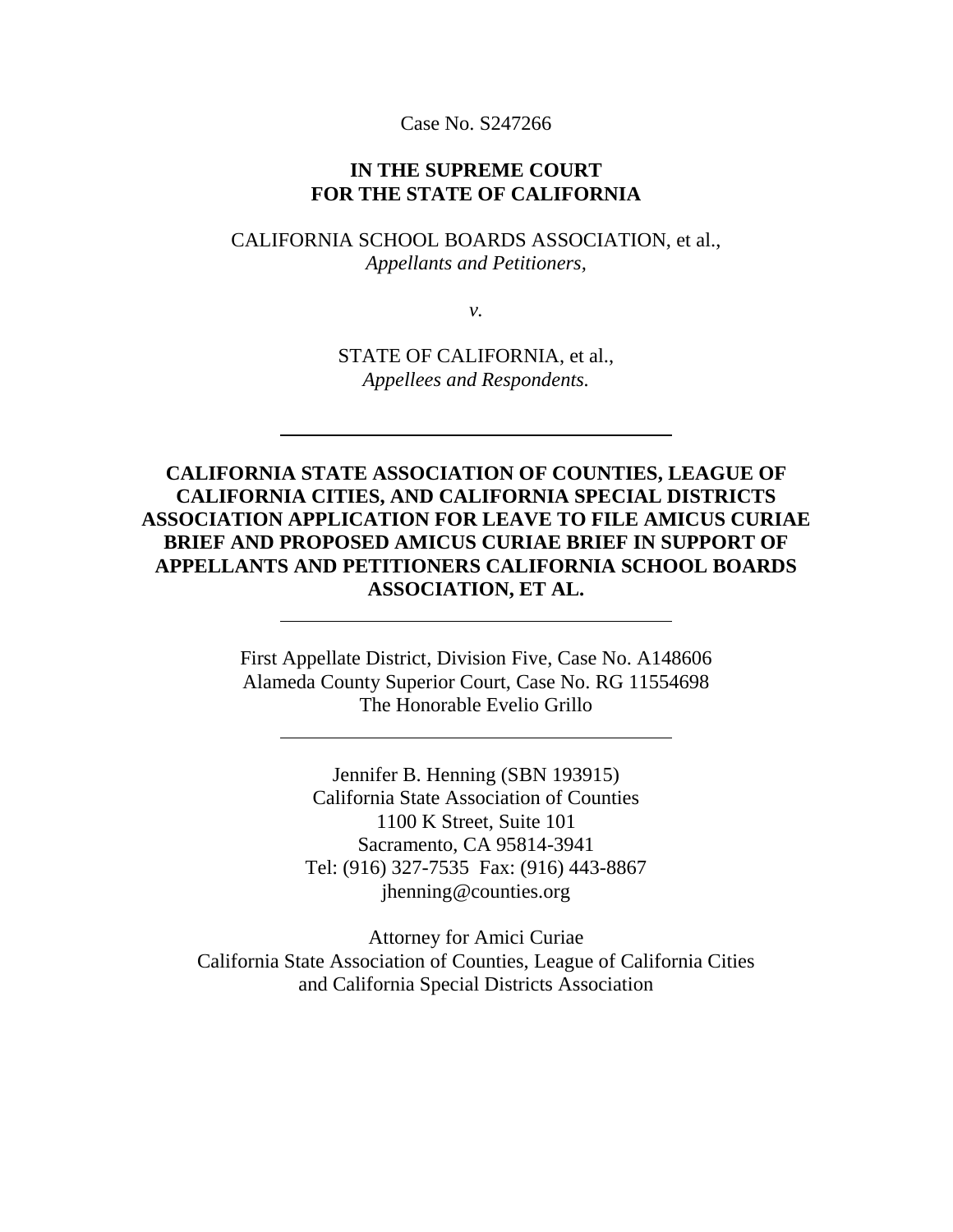### **I. APPLICATION FOR LEAVE TO FILE AMICUS CURIAE BRIEF AND INTEREST OF AMICUS CURIAE**

Pursuant to Rule 8.520(f) of the California Rules of Court, the California State Association of Counties ("CSAC"), the League of California Cities ("League"), and the California Special Districts Association  $(CSDA)^1$  respectfully request leave to file the attached amicus curiae brief in support of Appellants and Petitioners California School Boards Association, et al.

CSAC is a non-profit corporation. The membership consists of the 58 California counties. CSAC sponsors a Litigation Coordination Program, which is administered by the County Counsels' Association of California and is overseen by the Association's Litigation Overview Committee, comprised of county counsels throughout the state. The Litigation Overview Committee monitors litigation of concern to counties statewide and has determined that this case is a matter affecting all counties.

The League is an association of 475 California cities dedicated to protecting and restoring local control to provide for the public health, safety, and welfare of their residents, and to enhance the quality of life for all Californians. The League is advised by its Legal Advocacy Committee, which is comprised of 24 city attorneys from all regions of the State. The Committee monitors litigation of concern to municipalities, and

 $\overline{a}$ 

<sup>&</sup>lt;sup>1</sup> No party or counsel for a party authored the attached brief, in whole or in part. No one made a monetary contribution intended to fund the preparation or submission of this brief.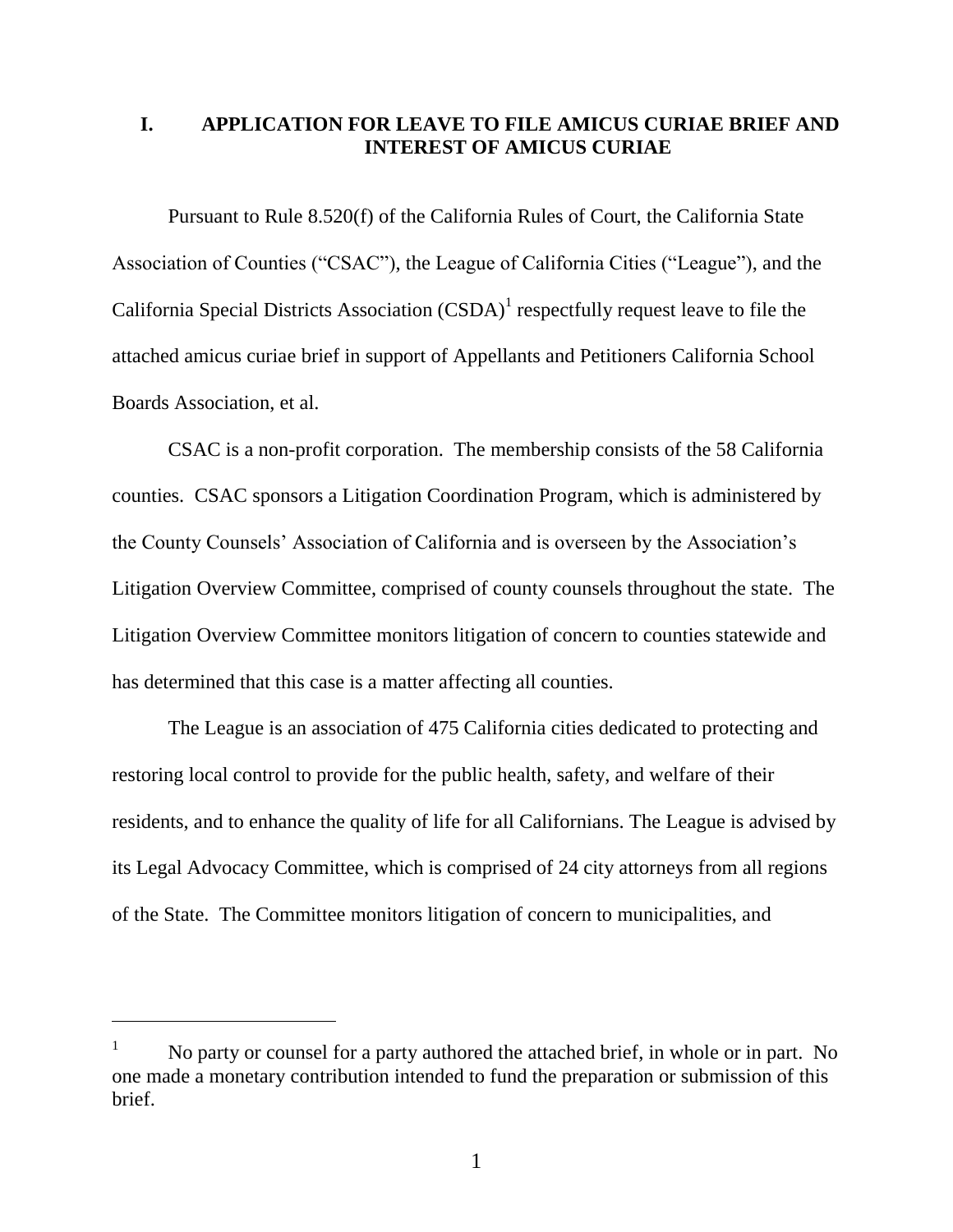identifies those cases that have statewide or nationwide significance. The Committee has identified this case as having such significance.

The California Special Districts Association ("CSDA") is a California non-profit corporation consisting of approximately 1,000 special district members throughout California. These special districts provide a wide variety of public services to urban, suburban and rural communities, including water supply, treatment and distribution; sewage collection and treatment; fire suppression and emergency medical services; recreation and parks; security and police protection; solid waste collection, transfer, recycling and disposal; library; cemetery; mosquito and vector control; road construction and maintenance; pest control and animal control services; and harbor and port services. CSDA is advised by its Legal Advisory Working Group, comprised of attorneys from all regions of the state with an interest in legal issues related to special districts. CSDA monitors litigation of concern to special districts and identifies those cases that are of statewide or nationwide significance. CSDA has identified this case as having statewide significance for special districts.

### **II. ISSUES TO BE BRIEFED IN PROPOSED AMICUS CURIAE BRIEF**

Counsel for proposed Amici Curiae CSAC, the League, and CSDA has reviewed the briefing in this case, and will not duplicate those arguments. Instead, the proposed amicus brief provides this Court with legal analysis and examples to aid the Court in determining whether the State of California has provided the required subventions to school districts for the Graduation Requirement and the Behavioral Intervention Plan mandates. That issue requires this Court to evaluate the statute adopted by the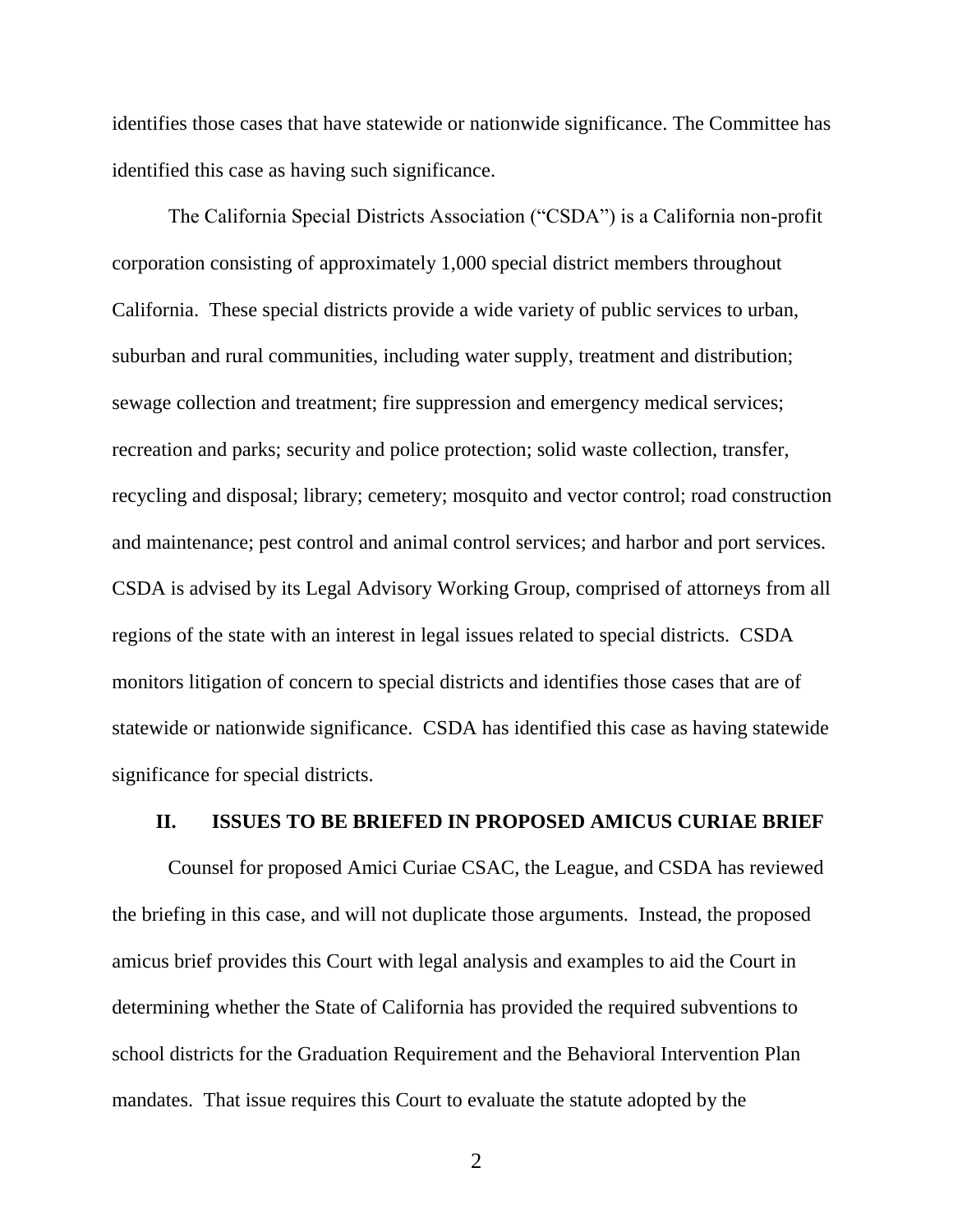Legislature (Gov. Code, § 17557, subd. (d)(2)(B)), which permits the State to request that the parameters and guidelines for making claims for mandate reimbursements be updated to reflect offsetting revenue and offsetting savings. Specifically, this Court must determine whether statutes directing that State Budget Act funds to be "used first" to pay for the mandates are "offsetting revenues" or "offsetting savings" that would support the State's request to update the parameters and guidelines for the mandates.

In order to assist this Court in interpreting these provisions, the proposed amicus brief provides background on the purpose and intent of the constitutional subvention requirement (Cal. Const., art. XIII B, § 6), which is critical in determining whether the statutory process for updating parameters and guidelines, as applied here, is constitutional. In addition, the proposed brief provides examples of why the Court of Appeal's analysis of the issue fails to meet the constitutional standard. Finally, the proposed brief provides an explanation on how to assess which party bears the burden of showing that no additional subventions are required to be provided to local agencies for the costs of mandated programs. CSAC, the League and CSDA believe this information not only provides the Court with the views of our respective members, but also provides the Court with valuable information to assist in reaching a conclusion on these important issues.

 $1/1$ 

 $//$ 

 $1/1$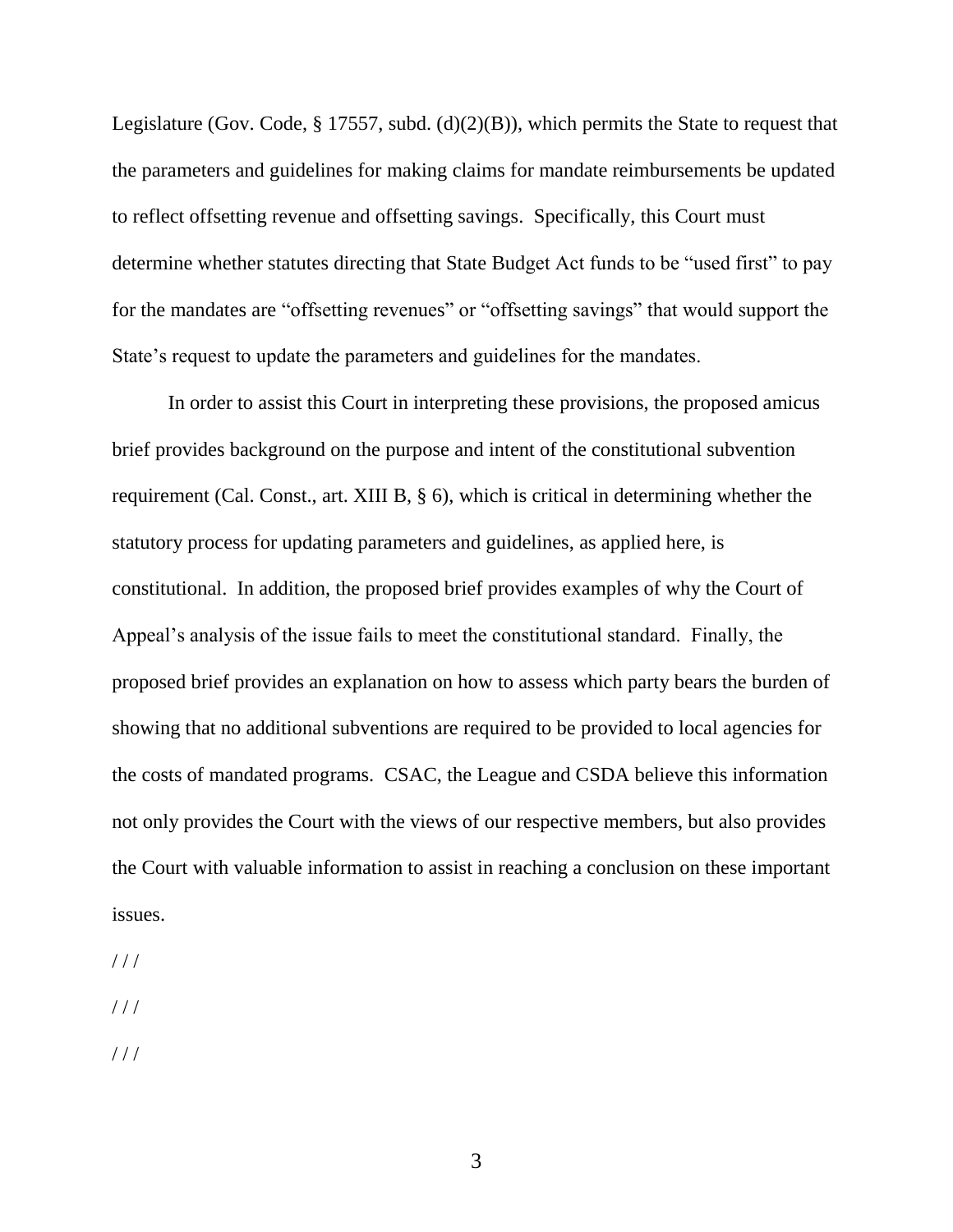## **III. CONCLUSION**

For these reasons, CSAC, the League and CSDA respectfully request that this Court grant this application for leave to file the proposed amicus curiae brief, and order the brief submitted with this application to be filed.

/s/

Dated: September 28, 2018

Jennifer B. Henning, SBN 193915 Litigation Counsel California State Association of Counties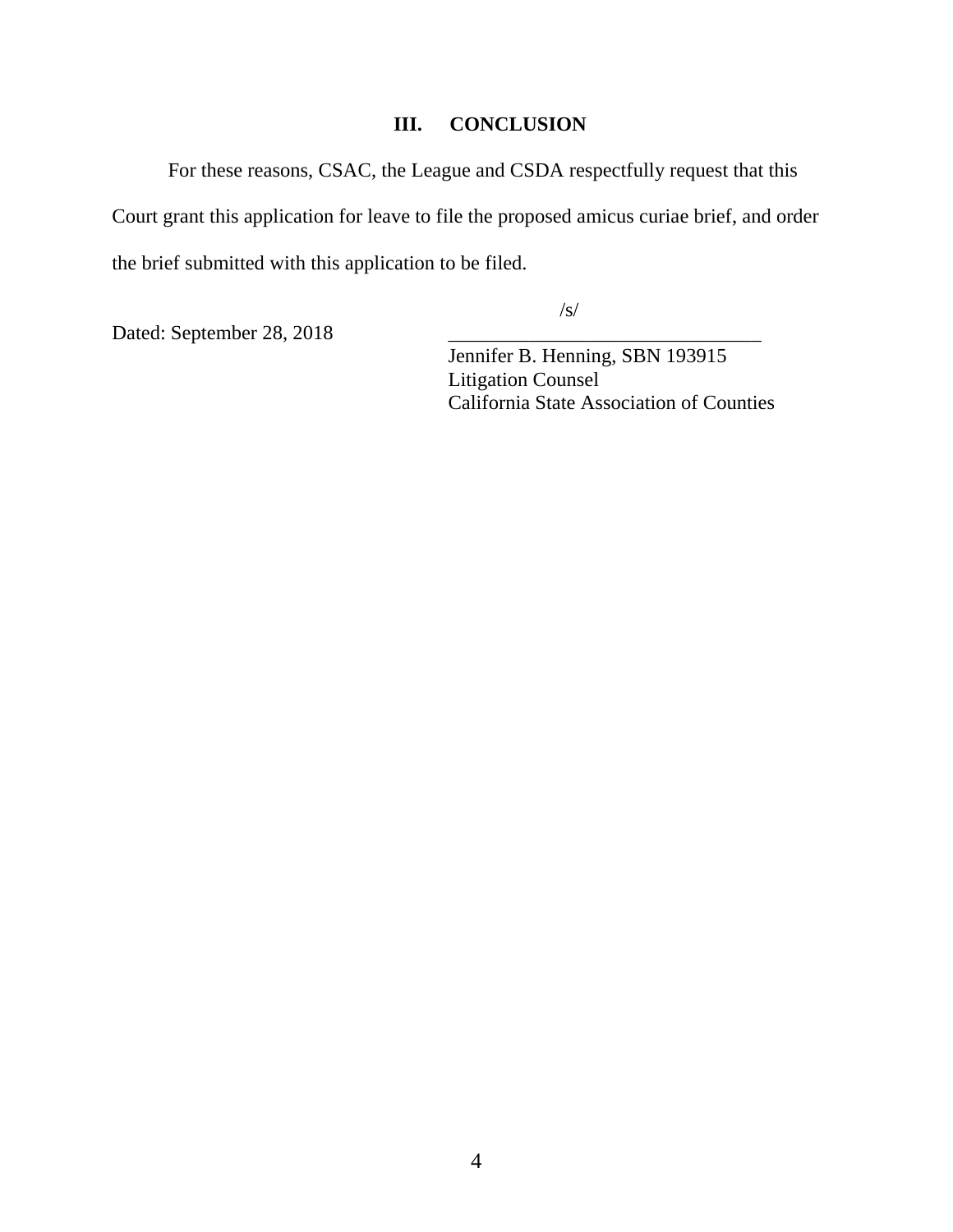Case No. S247266

#### **IN THE SUPREME COURT FOR THE STATE OF CALIFORNIA**

### CALIFORNIA SCHOOL BOARDS ASSOCIATION, et al., *Appellants and Petitioners,*

*v.*

STATE OF CALIFORNIA, et al., *Appellees and Respondents.*

## **[PROPOSED] AMICUS CURIAE BRIEF IN SUPPORT OF APPELLANTS AND PETITIONERS CALIFORNIA SCHOOL BOARDS ASSOCIATION ET AL.**

First Appellate District, Division Five, Case No. A148606 Alameda County Superior Court, Case No. RG 11554698 The Honorable Evelio Grillo

> Jennifer B. Henning (SBN 193915) California State Association of Counties 1100 K Street, Suite 101 Sacramento, CA 95814-3941 Tel: (916) 327-7535 Fax: (916) 443-8867 jhenning@counties.org

Attorney for Amici Curiae California State Association of Counties, League of California Cities and California Special Districts Association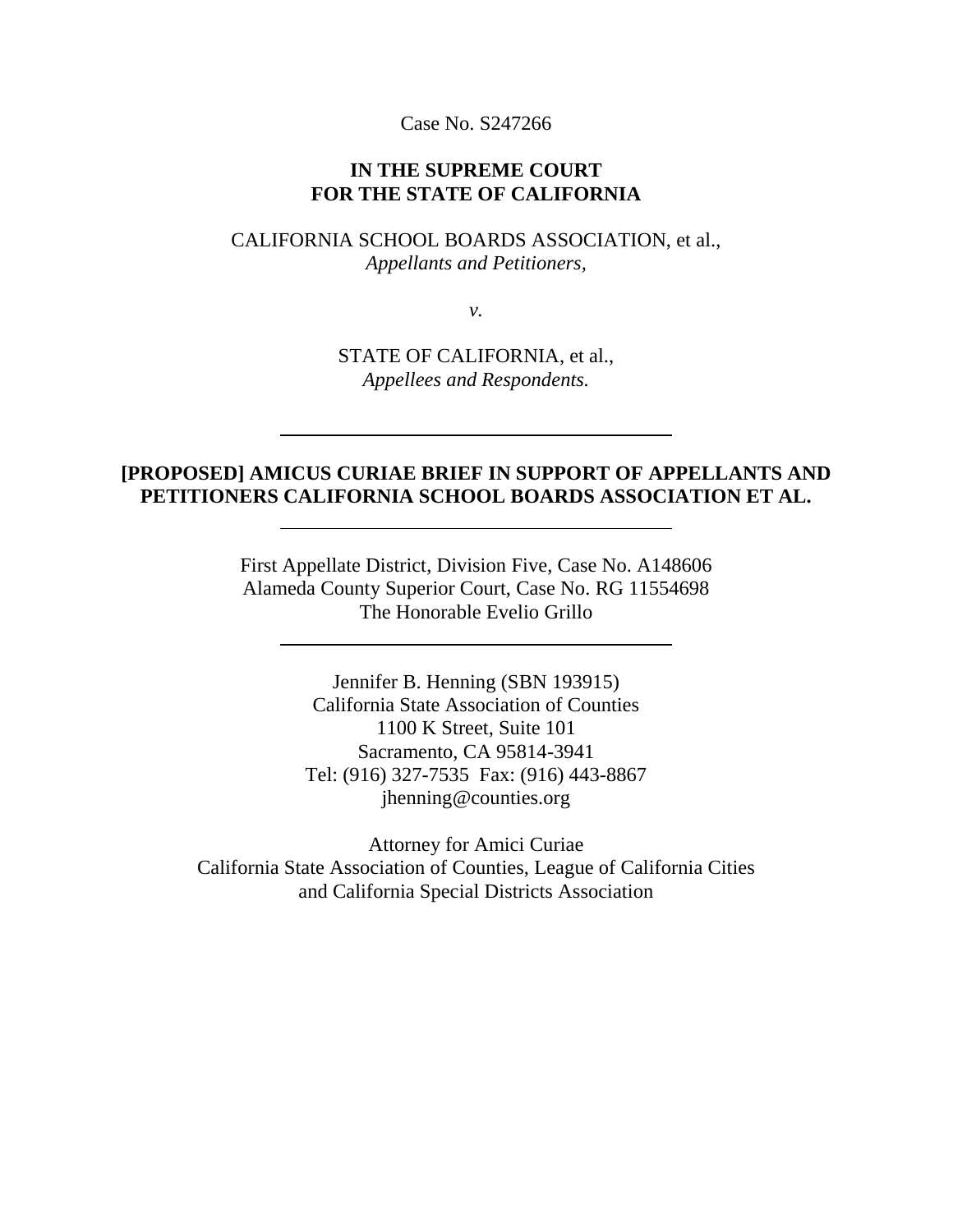# **TABLE OF CONTENTS**

| A. Government Code section $17557(d)(2)(B)$ Must Be Considered In Light                                                                                                                               |
|-------------------------------------------------------------------------------------------------------------------------------------------------------------------------------------------------------|
| 1. The history and intent of Article XIII B, Section 6 of the<br>California Constitution require the State to make local agencies<br>whole for the costs of new or expanded programs and services. .4 |
|                                                                                                                                                                                                       |
| B. The Interpretation of Government Code section 17557 Put Forth by the<br>State and Adopted by the Court of Appeal Does Not Accurately Reflect                                                       |
|                                                                                                                                                                                                       |
|                                                                                                                                                                                                       |
|                                                                                                                                                                                                       |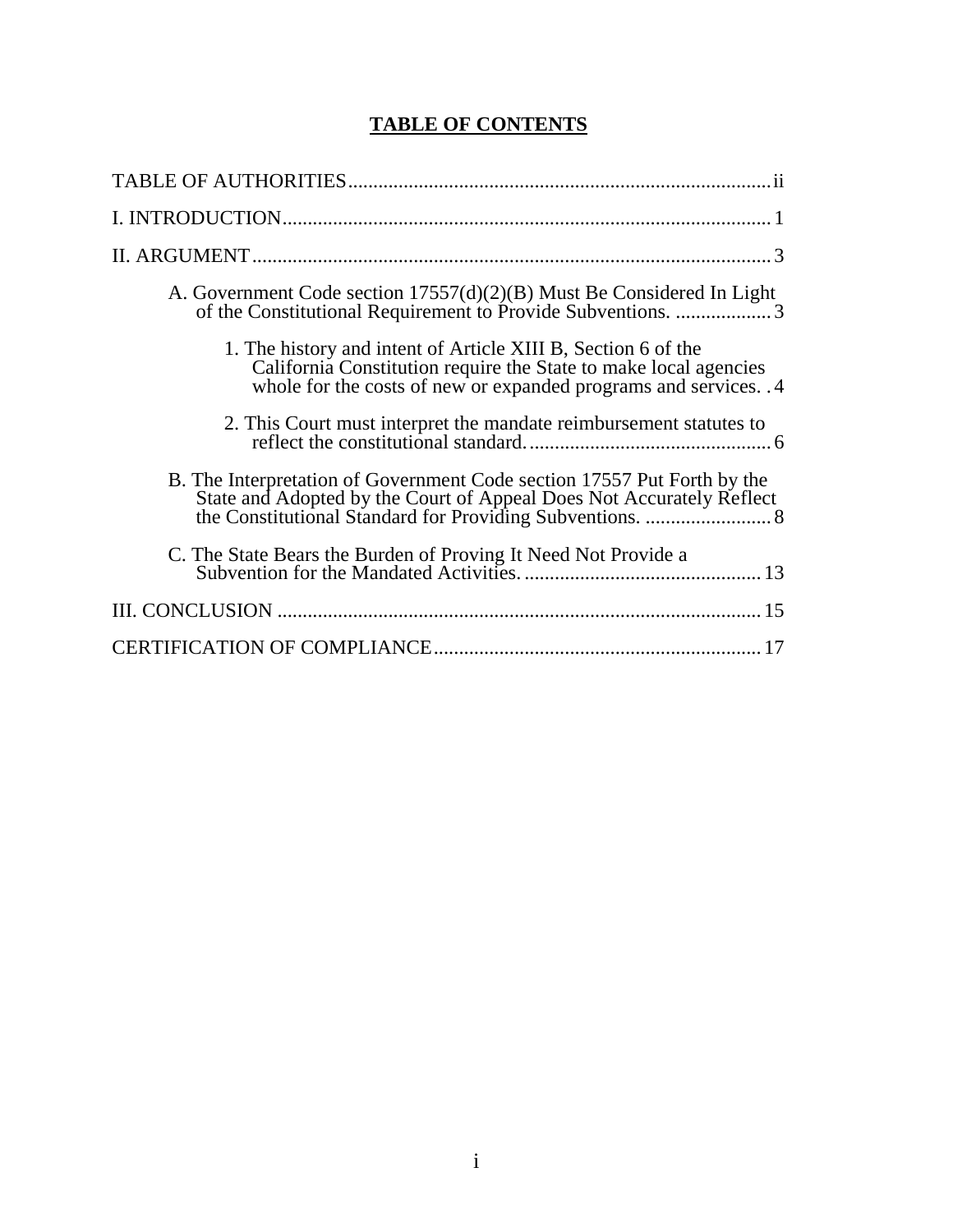# **TABLE OF AUTHORITIES**

| <b>CASES</b>                                                                           |
|----------------------------------------------------------------------------------------|
|                                                                                        |
|                                                                                        |
| California Public Records Research, Inc. v. County of Yolo (2016) 4 Cal.App.5th 150 4  |
|                                                                                        |
|                                                                                        |
|                                                                                        |
| Dept. of Finance v. Com. on State Mandates (2016) 1 Cal.5th 749 10, 14                 |
| Santa Barbara County Taxpayers Assn. v. Bd. of Supervisors (1989) 209 Cal. App. 3d 940 |
| <b>STATUTES</b>                                                                        |
|                                                                                        |
|                                                                                        |
|                                                                                        |
|                                                                                        |
| <b>REGULATIONS</b>                                                                     |
|                                                                                        |
|                                                                                        |
| <b>CONSTITUTIONAL PROVISIONS</b>                                                       |
|                                                                                        |
|                                                                                        |
|                                                                                        |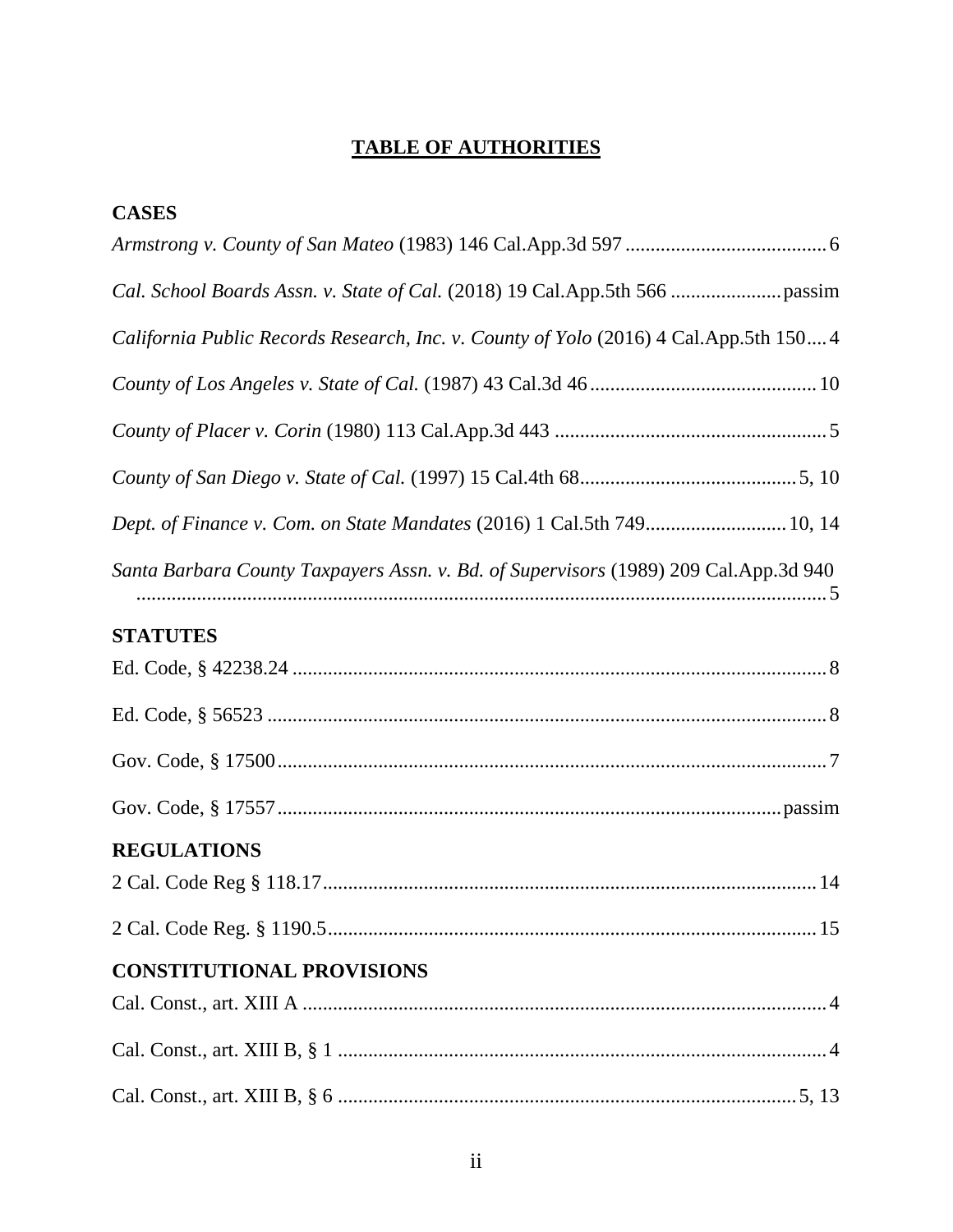# **LAW REVIEW ARTICLES**

| Note, Prisoners of Proposition 13: Sales Taxes, Property Taxes and the Fiscalization of |  |  |  |
|-----------------------------------------------------------------------------------------|--|--|--|
|                                                                                         |  |  |  |

# **OTHER AUTHORITIES**

|--|--|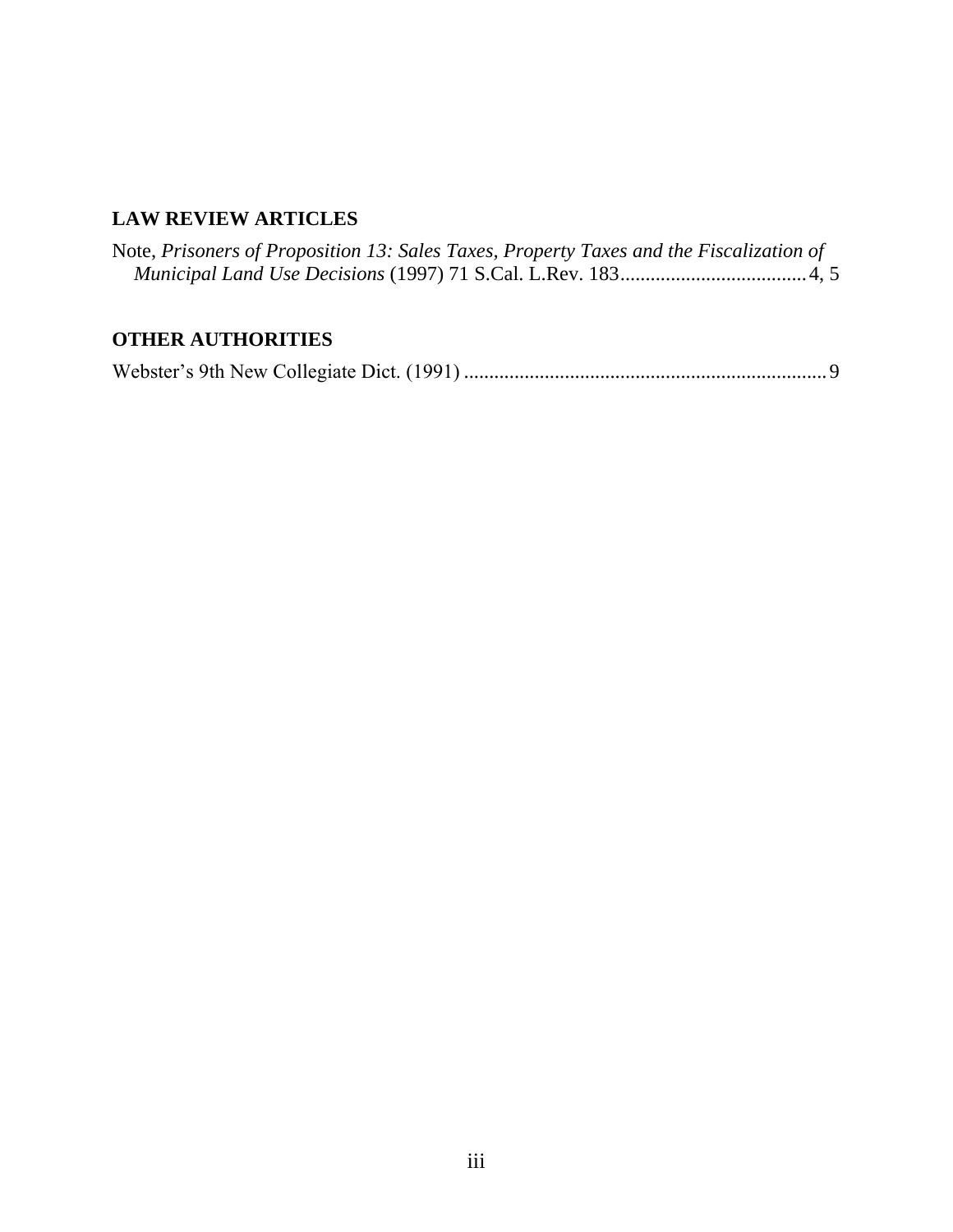#### **I. INTRODUCTION**

In 1978 and 1979, California voters amended the constitution to limit local government revenue raising authority. Recognizing, however, that this would limit local government's ability to carry out programs and services on behalf of the State, the voters also required that if the State mandates that local agencies perform new or expanded programs or services, it must provide corresponding revenue for those costs.

In the intervening years, the State has developed numerous strategies for attempting to avoid this obligation so that it can enjoy the benefits of the laudable policy objectives of the various new and expanded programs and services it creates without meeting its constitutional obligation to provide the corresponding funding. Many of these attempts have been thwarted by the courts as unconstitutional. This case represents another one of those attempts.

Here, the State argues to this Court that it can meet the subvention requirement for the two mandates at issue by directing schools to use their existing state funding for the costs, notwithstanding the fact that this funding is already dedicated to other programs and services that are, on the whole, severely underfunded. There have been no offsetting program reductions and no new revenue. Is it constitutional for the State Legislature to designate funding it already provides as offsetting revenue for purposes of meeting the State's obligation to fund mandates?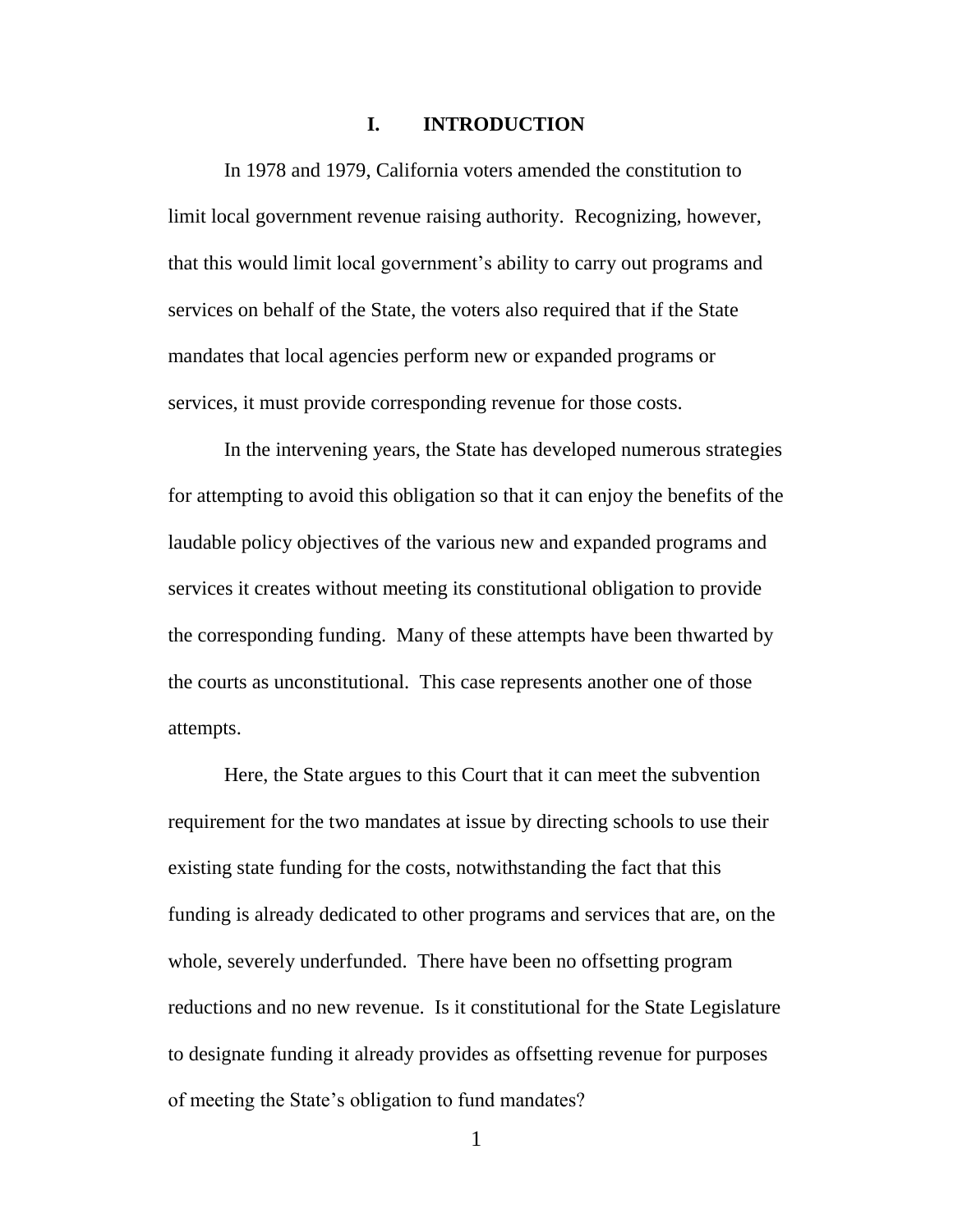The answer to that question is clear: Using existing revenues to "pay first" for these mandates will only leave other mandate costs unpaid, ultimately resulting in local agencies using their own funds to pay for state mandates. Like the proverbial blanket that is too small for the bed, pulling on one end does not cover the bed, it only leaves another part uncovered. Similarly, directing local agencies to use existing funds for a mandated service – funds that are already insufficient for the programs they are intended to cover – does not meet the State's constitutional requirement to provide local agencies with funding for new programs or services. It only pulls funding away from other programs and services, leaving the local agency no option but to use local funds to meet State mandates.

This is not merely a policy determination that results in a questionable fiscal structure. Rather, it circumvents constitutional restrictions put in place directly by the voters that are specifically intended to avoid this precise result. As such, the Court of Appeal erred in finding that Government Code section  $17557(d)(2)(B)$ ,<sup>2</sup> as applied to the mandates as issue in this case, is constitutional. This Court should reverse, and determine that in order to be consistent with the California Constitution, section  $17557(d)(2)(B)$  requires a showing of actual offsetting revenue or of programmatic reductions that provide a net savings to local agencies that

 $\overline{a}$ 

<sup>&</sup>lt;sup>2</sup> All further statutory references are to the Government Code unless otherwise specified.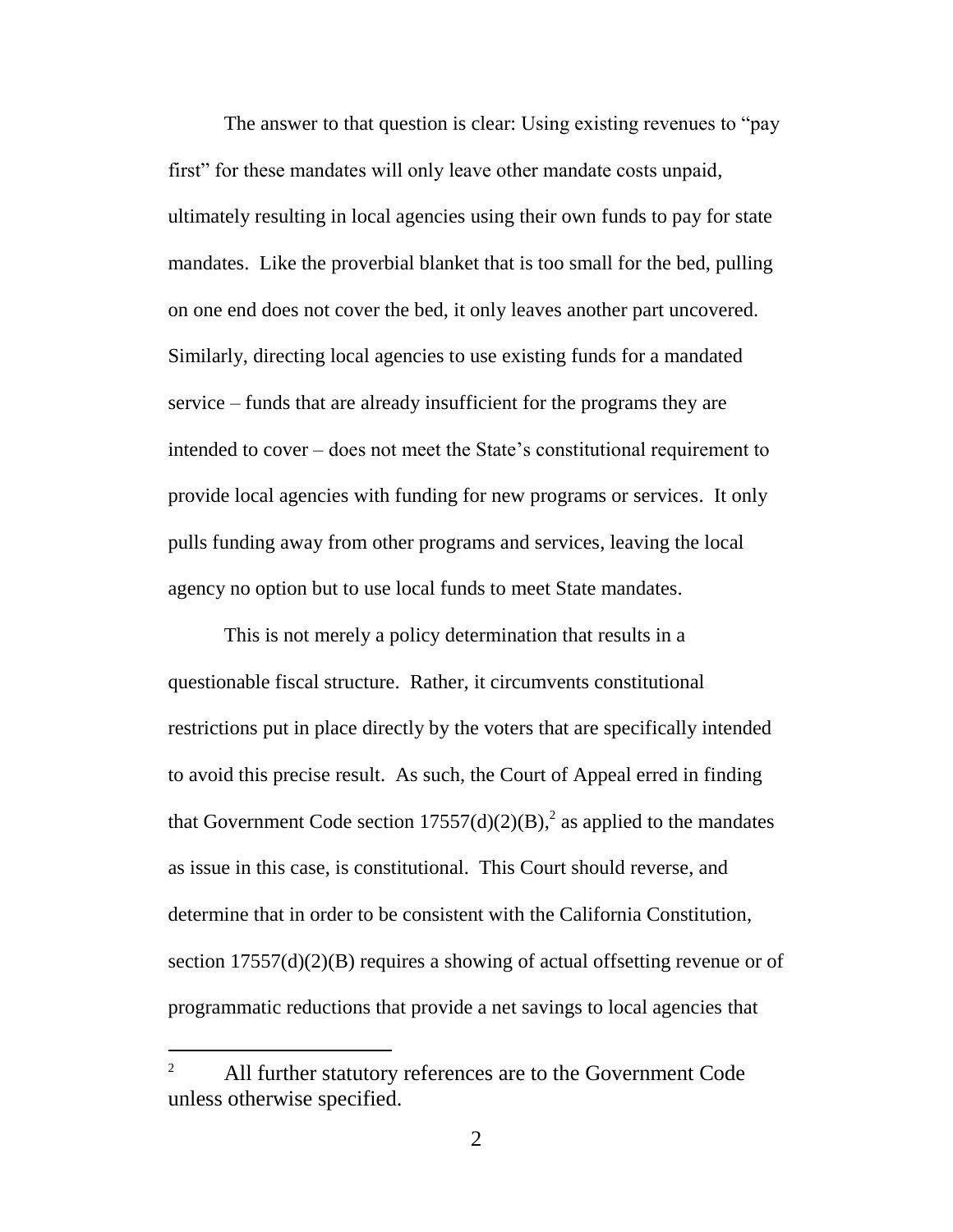are sufficient to pay the costs of the mandate. This Court should further hold that designation of existing revenue already being used to fund other programs does not provide the requisite offsetting revenues necessary to amend the parameters and guidelines for mandated services or programs.

#### **II. ARGUMENT**

# **A. Government Code section 17557(d)(2)(B) Must Be Considered In Light of the Constitutional Requirement to Provide Subventions.**

In 2010, as part of a budget trailer bill, the Legislature enacted section 17557(d)(2)(B), which allows a local agency, a school district, or the State to request that the Commission on State Mandates amend the parameters and guidelines (the claiming instructions for state mandated programs and services) to update "offsetting revenue and offsetting savings that apply to the mandated program." (Gov. Code,  $\S 17557$ , subd. (d)(2)(B).) At the heart of this case is whether existing State revenue, that is already being provided to local agencies or school districts to fund other programs and services, can be considered "offsetting revenue" if the Legislature directs by statute that such existing State funds be used first to pay for the mandated service. To answer that question, it is critical that this Court evaluate the statute to ensure that it properly implements and reflects the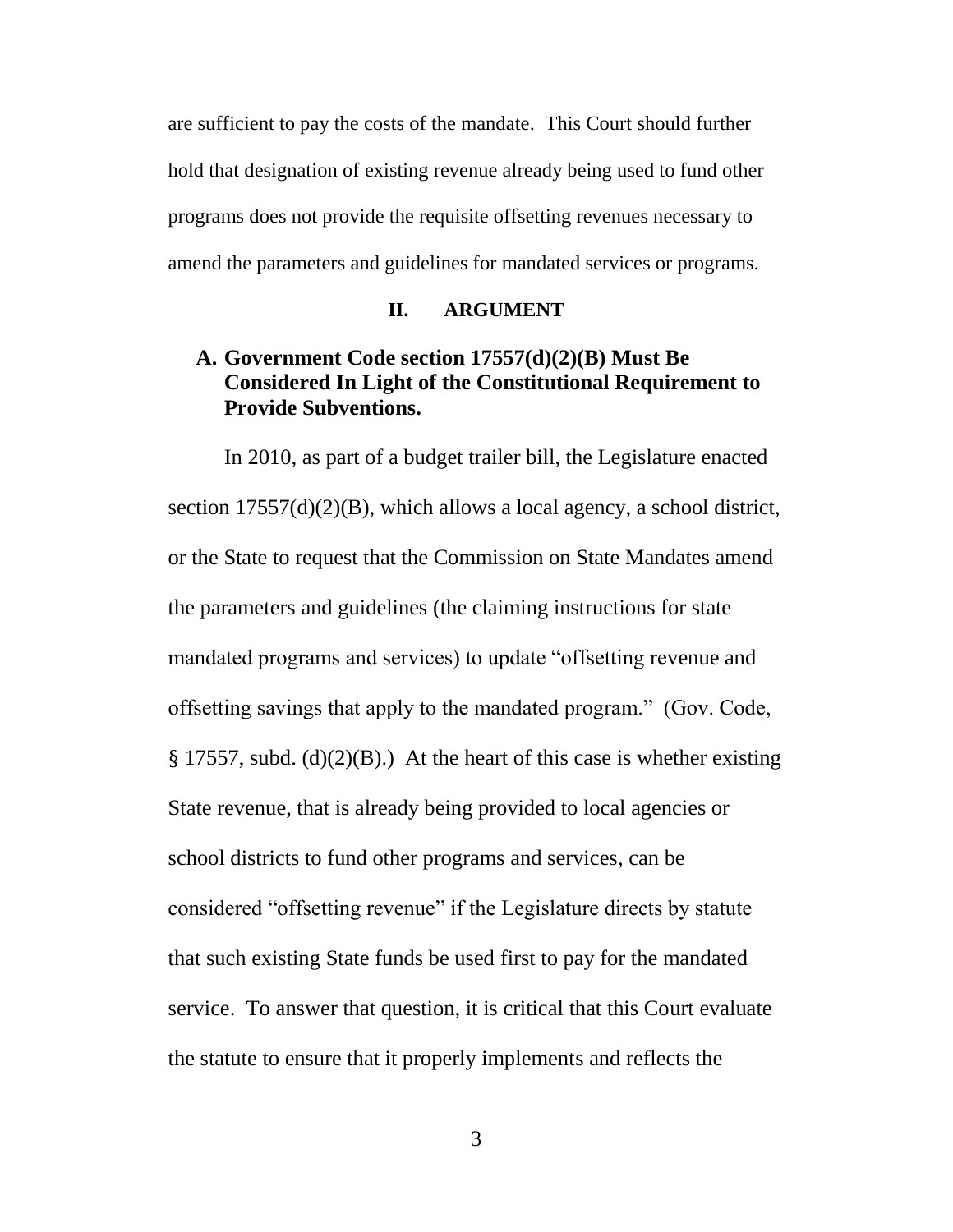constitutional requirement to provide local agencies with State subventions for mandated programs.

> **1. The history and intent of Article XIII B, Section 6 of the California Constitution require the State to make local agencies whole for the costs of new or expanded programs and services.**

In June 1978, the voters adopted Proposition 13, capping the property tax rate and imposing high thresholds for special taxes, which severely restricted the ability to increase revenue at the local level for cities, counties, and schools. (Cal. Const., art. XIII A; *California Public Records Research, Inc. v. County of Yolo* (2016) 4 Cal.App.5th 150, 186.) Proposition 13 was partly a reflection of the economy in California at the time, in which rapidly rising inflation led to a dramatic increase in property taxation. (Note, *Prisoners of Proposition 13: Sales Taxes, Property Taxes and the Fiscalization of Municipal Land Use Decisions* (1997) 71 S.Cal. L.Rev. 183, 185.)

The following year, the voters adopted Proposition 4, which added article XIII B to the California Constitution. Proposition 4, among other provisions, established an appropriations limit each fiscal year for each entity of government, which cannot be exceeded (known as the "Gann Limit"). (Cal. Const., art. XIII B, § 1; *Santa Barbara County Taxpayers Assn. v. Bd. of Supervisors* (1989) 209 Cal.App.3d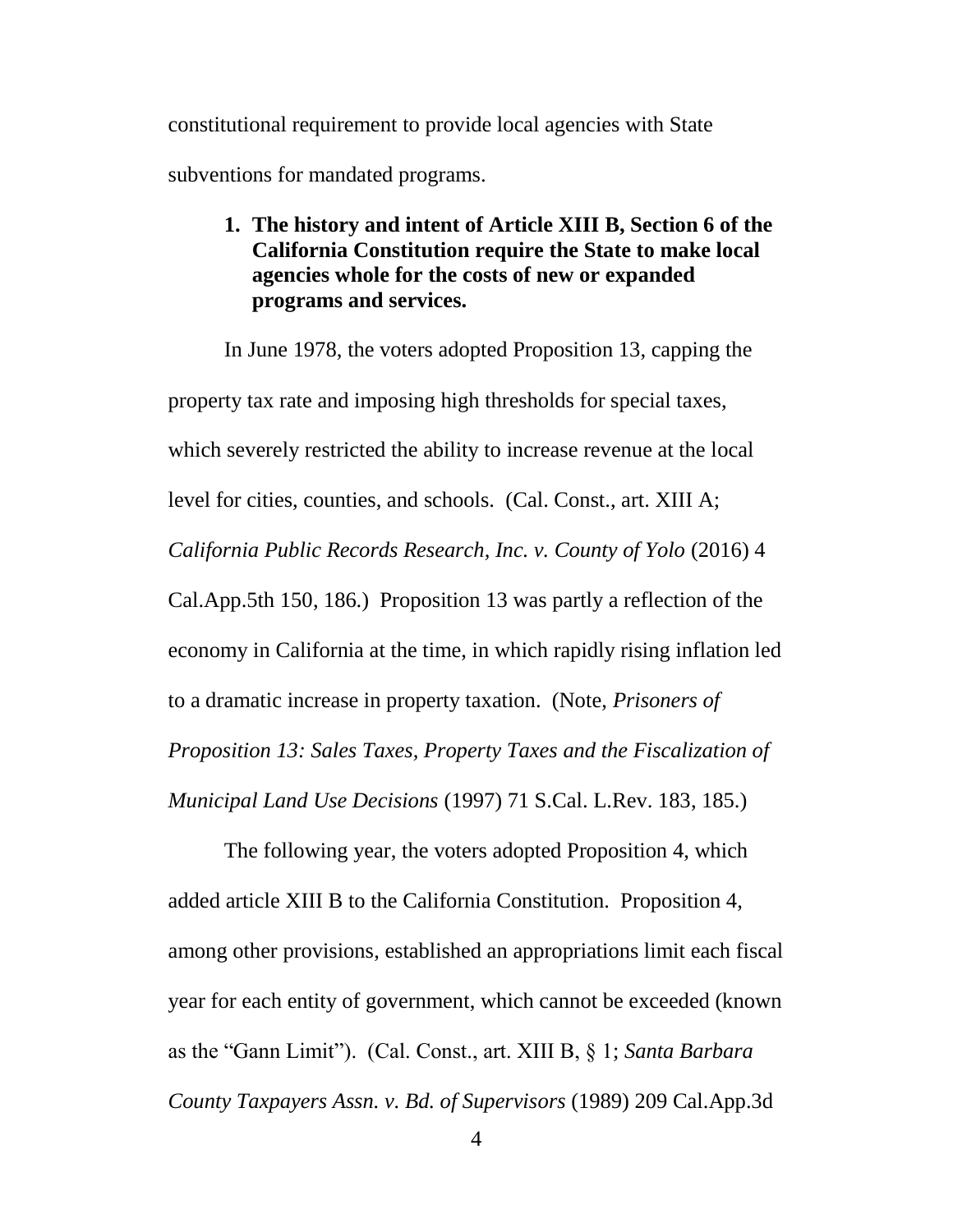940, 944.) The measure was intended to be a "permanent protection for taxpayers from excessive taxation" and "a reasonable way to provide discipline in tax spending at state and local levels." (*County of Placer v. Corin* (1980) 113 Cal.App.3d 443, 446.)

While voters were clearly providing themselves local tax relief at the ballot, surveys taken in 1977, 1978 and 1979 also show that voters did not desire fewer services. (See *Prisoners of Proposition 13, supra,* 71 S.Cal. L.Rev. at p. 185*.*) Perhaps recognizing that the State would want to continue to provide the services desired by the public at the same time that local agencies were restricted by Prop. 13 and the Gann Limit, the voters imposed the subvention requirement at issue in this case by approving Proposition 4. (Cal. Const., art. XIII B, § 6; *Cal. School Boards Assn. v. State of Cal.* (2018) 19

Cal.App.5th 566, 571.) The purpose of the subvention requirement is to "prevent 'the state from shifting financial responsibility for carrying out governmental functions to local agencies, which are 'ill equipped' to assume increased financial responsibilities because of the taxing and spending limitations that articles XIII A and XIII B impose.'" (*Ibid.,* citing *County of San Diego v. State of Cal.* (1997) 15 Cal.4th 68, 81.) The context surrounding the adoption of article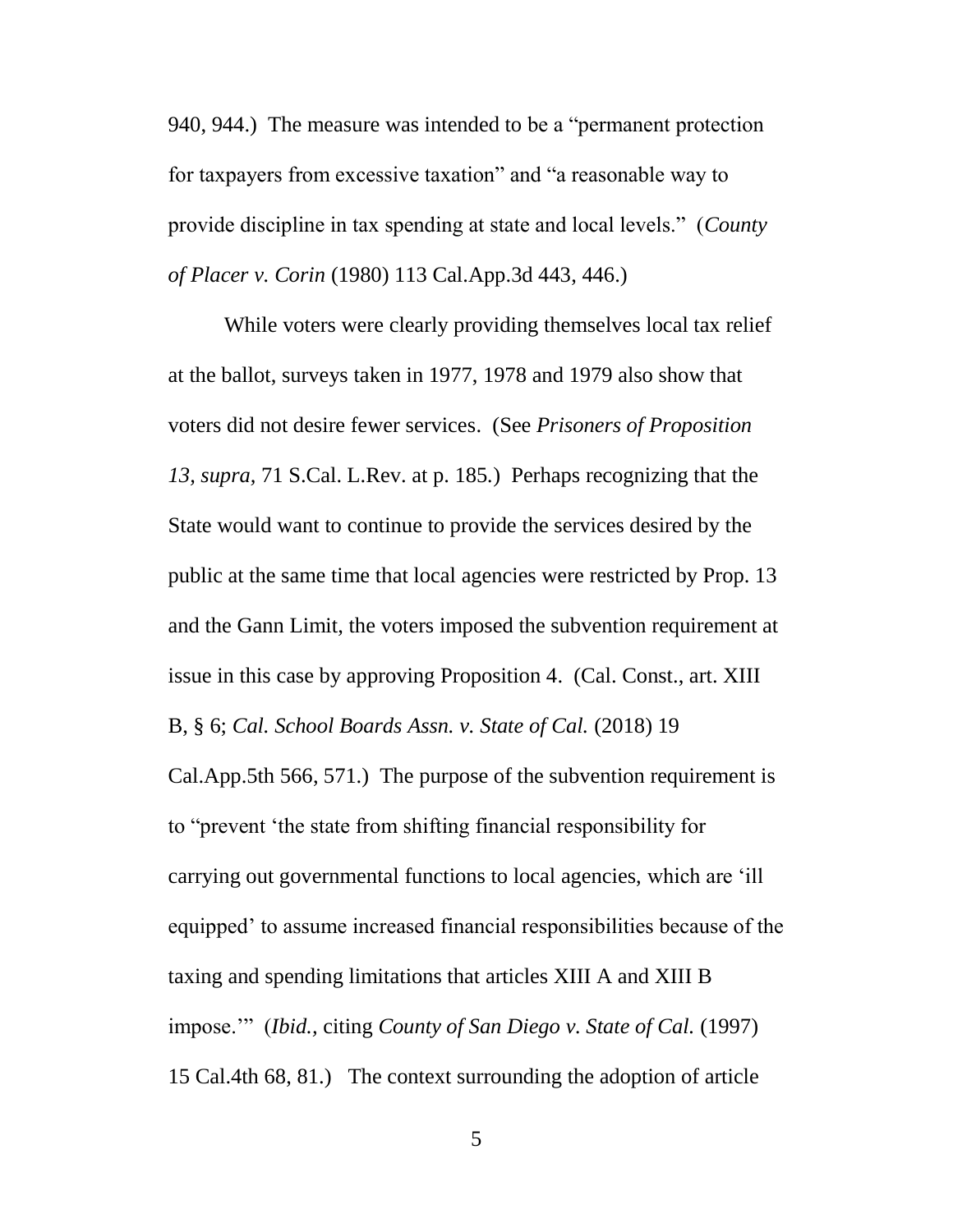XIII B, section 6 is critical because it is a fundamental rule of construction that courts must interpret a constitutional amendment to give effect to the intent of the voters adopting it. (*Armstrong v. County of San Mateo* (1983) 146 Cal.App.3d 597, 618.)

### **2. This Court must interpret the mandate reimbursement statutes to reflect the constitutional standard.**

The Court of Appeal properly noted below that the constitutional scheme described above leaves the "vexing problem" of precisely how the State complies with its constitutional obligation to reimburse for State mandates. (*Cal. School Boards Assn., supra,* 19 Cal.App.5th at p. 566.)

The State here, with approval from the Court of Appeal, answers that problem by asserting that Government Code section  $17557(d)(2)(B)$  allows the State to identify existing funding as "offsetting revenue" to pay for a mandate if the State specifies that such revenue should be "used first" to pay for the mandated service. Indeed, the Court of Appeal adopted this conclusion, even while recognizing that the "pay first" statute "may have largely eliminated the State's obligation to reimburse school districts and county office of education . . . without actually providing any new or additional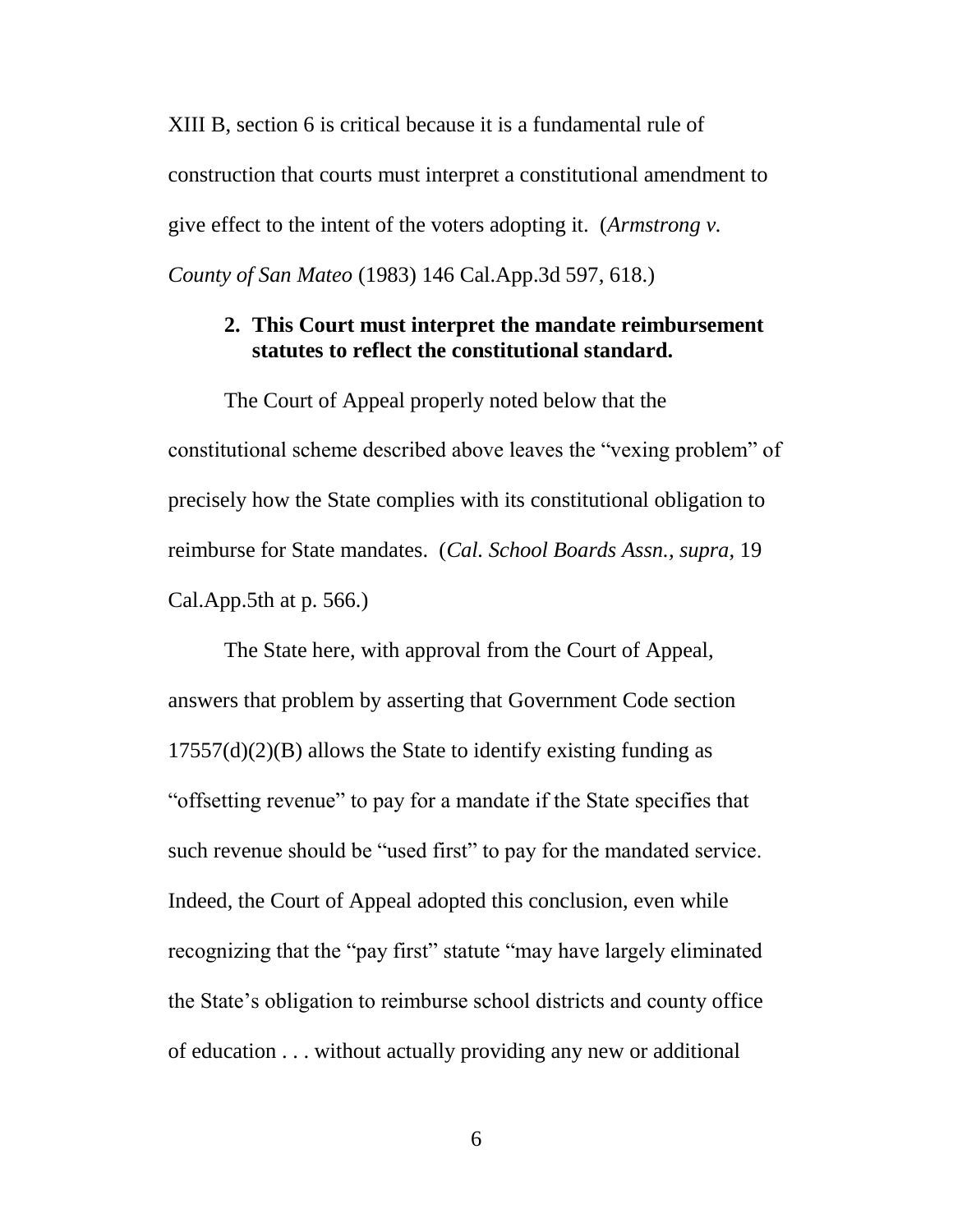funding." (*Cal. School Boards Assn., supra,* 19 Cal.App.5th at p. 585.)

Section 17557 is part of the legislatively-adopted process for complying with the constitutional mandate reimbursement requirement in article XIII B, section 6. (Gov. Code, § 17500 ["It is the intent of the Legislature in enacting this part to provide for the implementation of Section 6 of Article XIIIB of the California Constitution."].) However, section  $17557(d)(2)(B)$ , as an implementing statute, must advance the clear directive made by the voters that the State not be permitted to shift costs for mandated programs to local agencies. In interpreting and applying that section, the requirement to show "offsetting revenue" must be read in the context of the voters' intent in passing Prop. 13, the Gann Limit, and the subvention requirement for State mandates. This Court must ask whether this implementing language, as the State has applied it to the Graduation Requirement ("GR") and the Behavioral Intervention Plan ("BIP") mandates at issue in this case, accurately reflects the constitutional standard.

As detailed below, the answer is certainly no. The Court of Appeal's opinion upholding application of  $17557(d)(2)(B)$  in this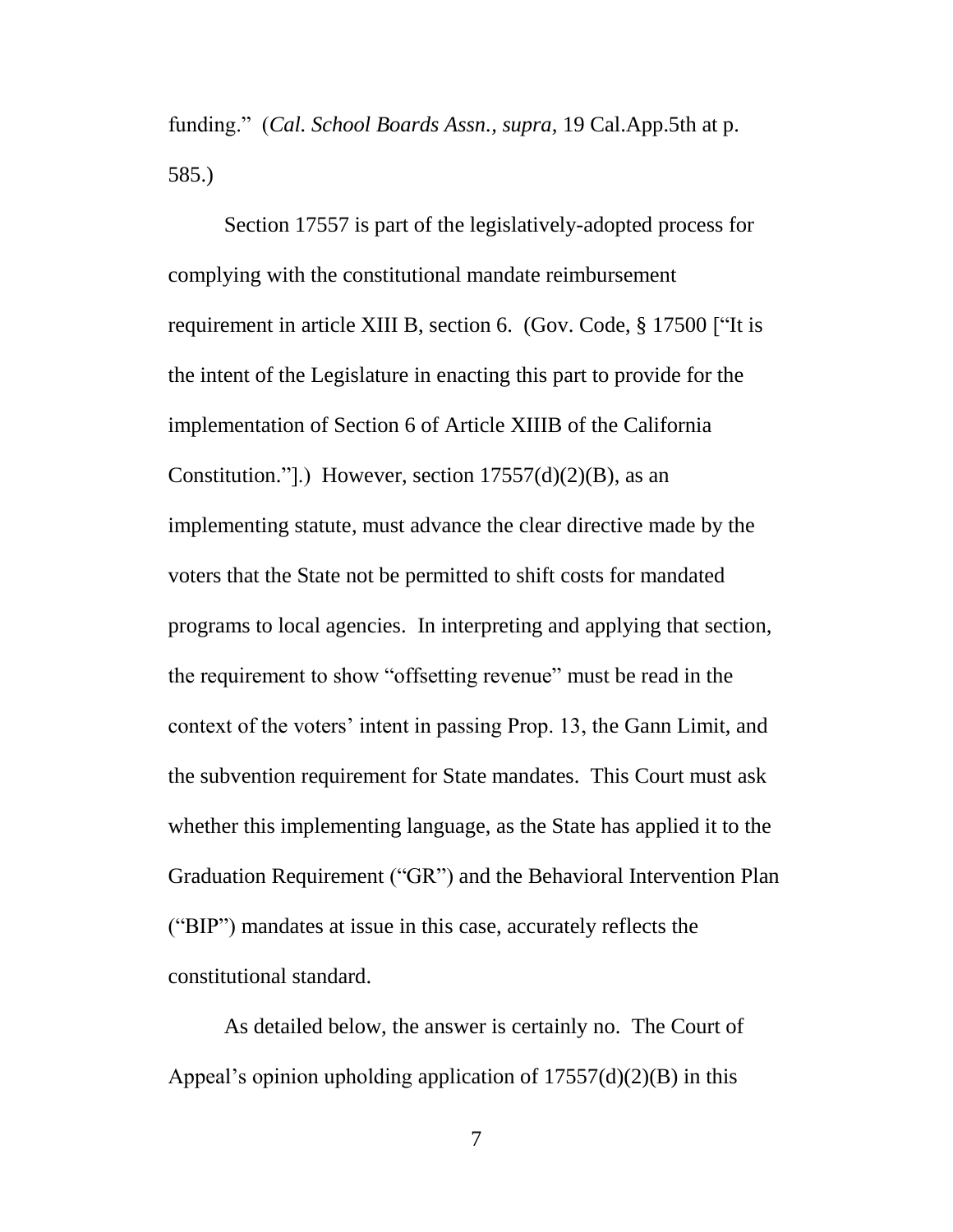manner places local agencies in precisely the position that voters said they should not be: performing new services that are required by the State without new revenue to pay for the services. Because local agencies are not made whole, allowing "pay first" statutes to qualify as "offsetting revenue" in section  $17557(d)(B)(2)$  is inconsistent with both the plain language and intent of article XIII B, section 6 and must be rejected.

# **B. The Interpretation of Government Code section 17557 Put Forth by the State and Adopted by the Court of Appeal Does Not Accurately Reflect the Constitutional Standard for Providing Subventions.**

Section 17557(d)(2)(B) allows the State or a local agency to request that the Commission consider amending parameters and guidelines to "update offsetting revenues and offsetting savings that apply to the mandated program." As to the GR and BIP mandates at issue in this case, the alleged offsets are not reductions in other programs that resulted in net savings that can be allocated to the mandates, nor are they new State funds that have been made available. Rather, the alleged offsets are two statutory provisions, which merely state that existing funding "shall be used first" to pay for the mandates. (Ed. Code, §§ 56523, subd. (f), 42238.24.) There is no program reduction. There is no additional funding. In fact, there are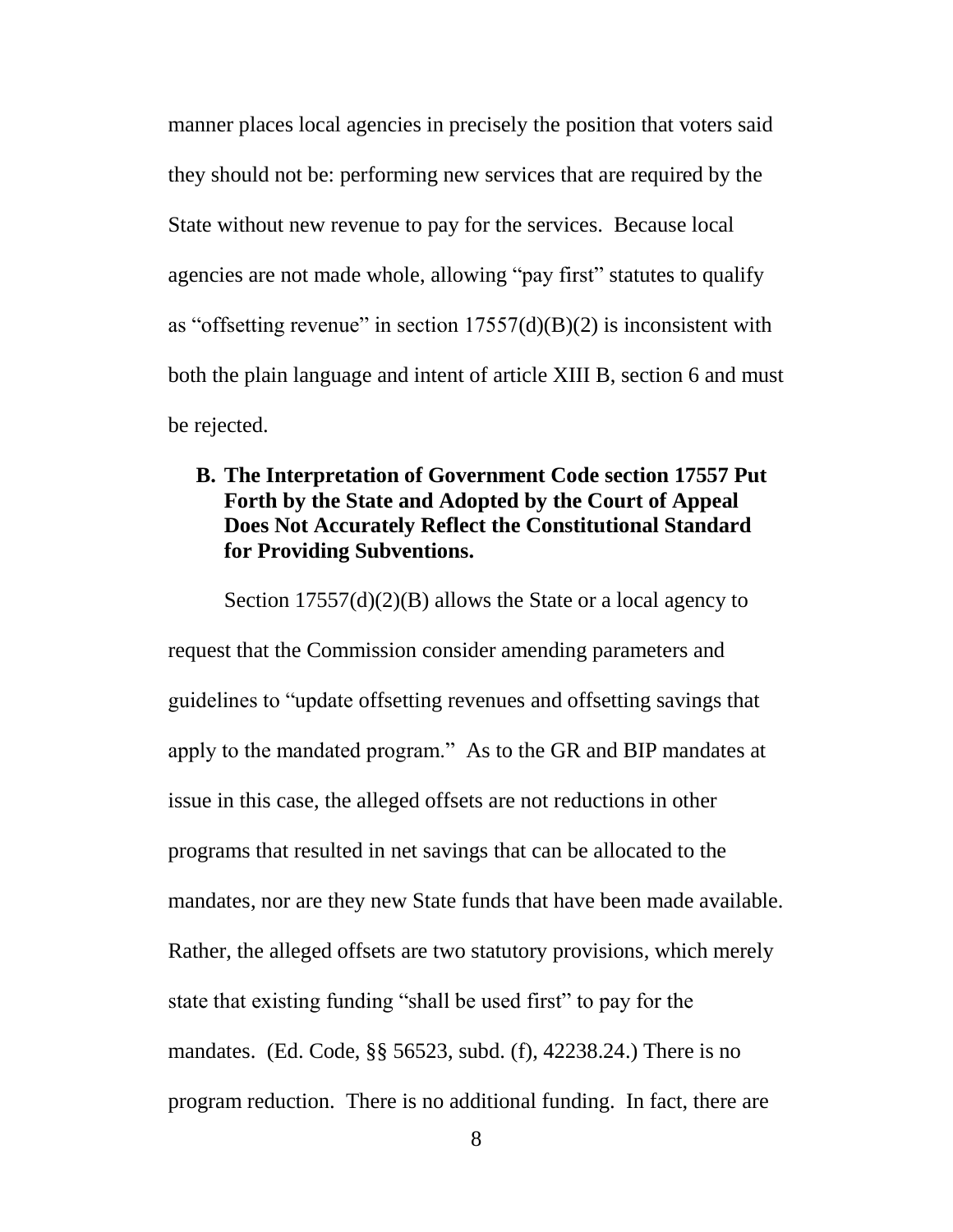no changes in actual revenues or programmatic responsibilities that would cause a need to "update" the parameters and guidelines other than a legislative proclamation that school districts are to use their existing funding to pay for the mandated programs.

There are two reasons why permitting section  $17557(d)(2)(B)$ to be applied in this manner should be rejected. First, in the absence of savings achieved by service reductions, declaring that existing funds already committed to other programs constitute an "offset" simply does not meet the common definition of the term offset. An offset is "a claim or amount that reduces or balances another claim or amount." (Webster's 9th New Collegiate Dict. (1991) p.820.) It stretches credulity to assert that there is any reduction or balancing in the total funding available to school districts when there has been no changes to their programmatic responsibilities or the amount of funding available to them.

Second, and more importantly, even if there were an argument that the "pay first" provisions could be an offset as that term might ordinarily be understood, it certainly does not amount to an offset when section  $17557(d)(B)(2)$  is interpreted in light of the plain language and voters' intent in adopting article XIII B, section 6. As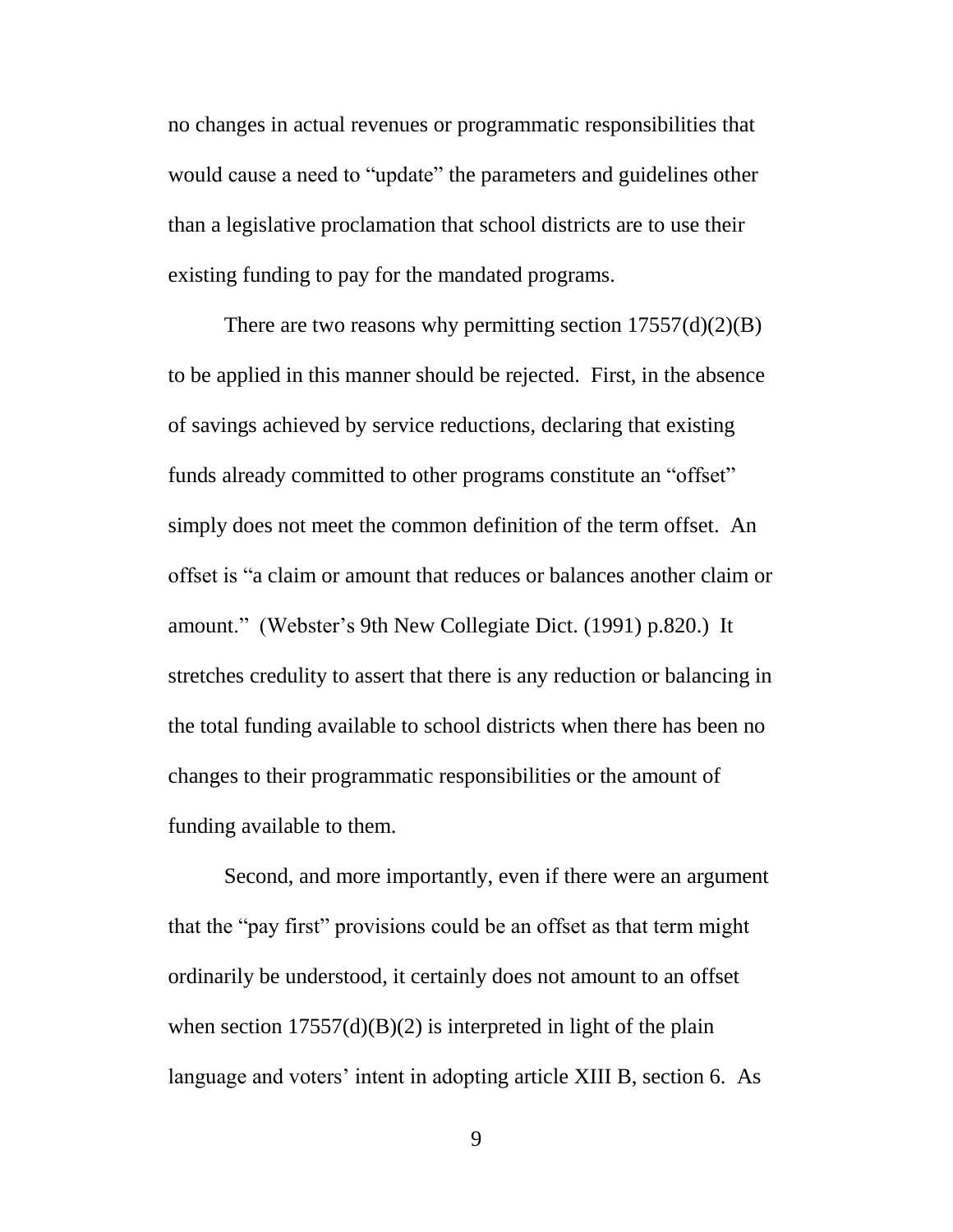described above, and as articulated by this Court on several occasions, the voters clearly intended to prevent the State from shifting program responsibilities to local agencies without corresponding funding. (*Dept. of Finance v. Com. on State Mandates* (2016) 1 Cal.5th 749, 763; *County of San Diego v. State of Cal.* (1997) 15 Cal.4th 68, 81; *County of Los Angeles v. State of Cal.* (1987) 43 Cal.3d 46, 56.)

Section  $17557(d)(2)(B)$  is supposed to implement that intent. And yet, schools are left to perform all of their existing programs, as well as the GR and BIP mandates, with no additional revenue and no program or service reductions that would result in net savings to generate funding for the mandates. That simply cannot be a constitutional reading of the statute.

This constitutional defect is even more pronounced when the existing State funding is insufficient to meet the costs of existing State programs, let alone the newly imposed mandates. For example, the record in this case shows that special education in California has been significantly underfunded for years. (Opening Br., p. 17, citing to JA II:748-751.) And yet, the Court of Appeal concluded that so long as the BIP is paid from special education funding first, there would be no constitutional violation. The court found: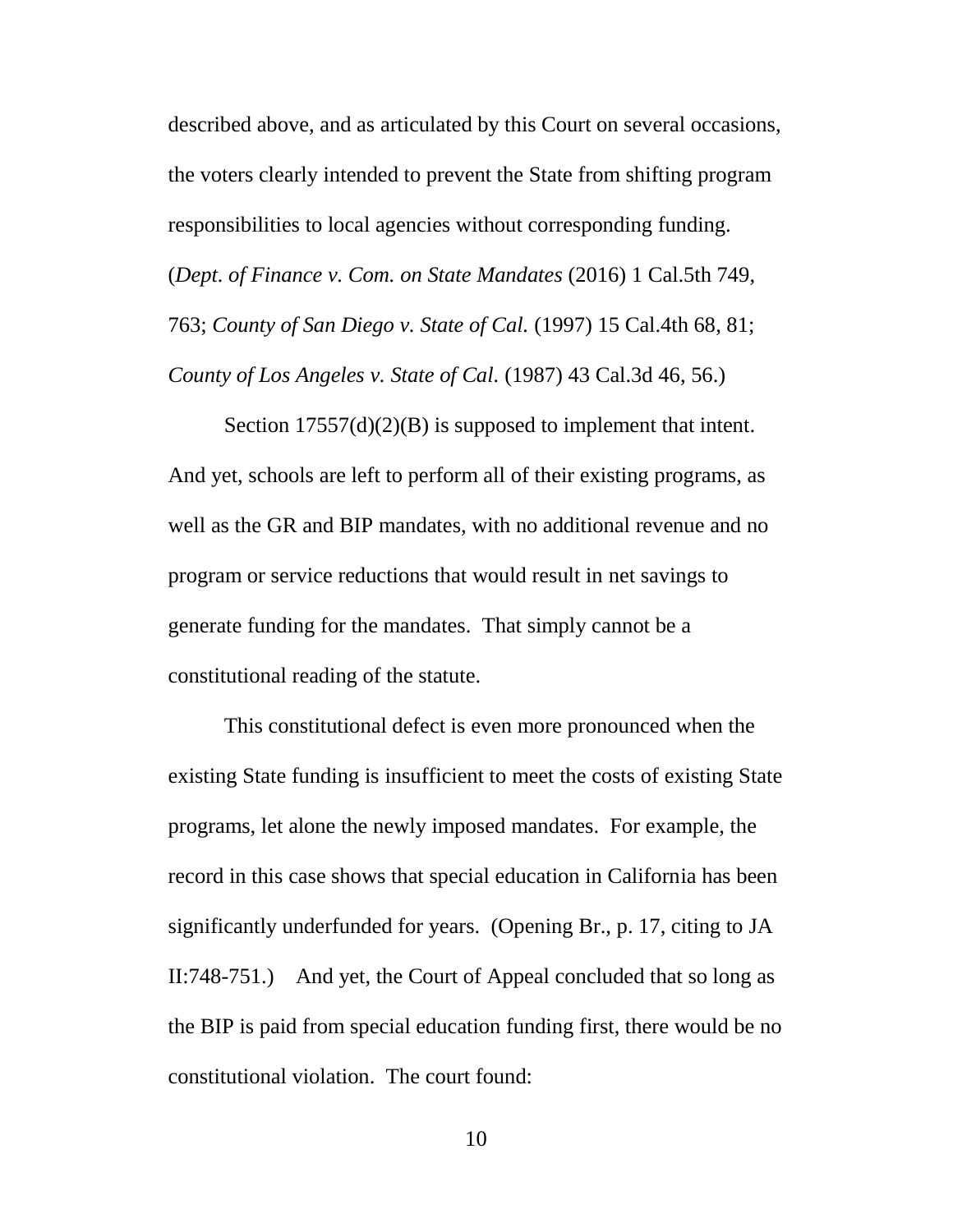The BIP mandate is estimated to cost \$65 million per year, but school districts and county offices of education receive approximately \$3 billion in special education funding. Given that special education funding is sufficient to cover the costs of the BIP mandate, then section 17557, subdivision  $(d)(2)(B)$ , as applied in Education Code section 56523, subdivision (f) [the BIP mandate "pay first" statute], does not conflict with article XIII B, section 6 of the California Constitution.

(*Cal. School Boards Assn., supra,* 19 Cal.App.5th at pp. 585- 86.)

A simplified hypothetical illustrates why the court's analysis on compliance with constitutional subvention requirements is flawed. Assume that a local agency receives \$200 million from the State Budget Act to provide three programs, which have each been determined to be state mandates. Each of the programs costs \$100 million. In this example, there is no question that the local agency is underfunded because it has received only \$200 million to perform \$300 million in services. Assume further that the Legislature then enacts a statutory provision for each of the mandated services specifying that State Budget Act funding "shall be used first" to pay for that service. The Court of Appeal's analysis would say that the parameters and guidelines should be updated to reflect offsetting revenue for Program A because the local agency receives a total of \$200 million, and it only costs \$100 million to perform Program A.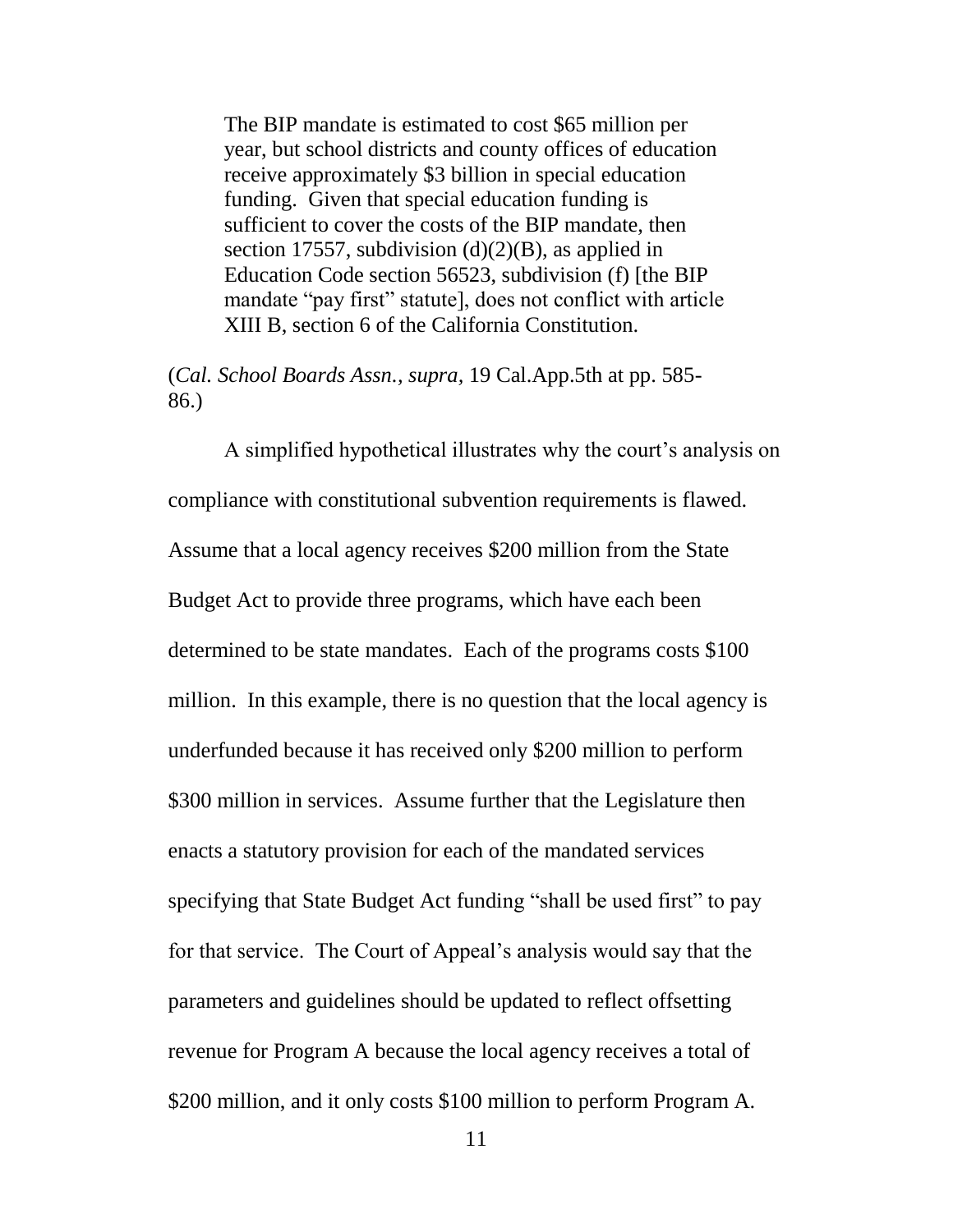As such, the local agency cannot show that it must use local revenue to pay for Program A.

That conclusion belies the fact that the same \$200 million is being asserted by the State as subventions for \$300 million in programs. Even though the local agency has been directed to "pay first" for Program A with State funds, there is no way for the local agency to pay for all three programs without spending its own local revenue. Without any program reductions or new funding, the fact that local agencies must spend their own revenue to perform the mandates cannot be avoided by merely directing use of existing revenue first. That is simply inconsistent with the requirements of article XIII B, section 6.

Just as in the hypothetical, the total amount received by school districts certainly exceeds the cost of providing any one mandate, but it falls far short of paying for all of the services it is intended to cover. Indeed, the "pay first" statutes are essentially premised on the fact that there is insufficient funding to pay for all of the programs the agency is required to perform. If there were sufficient funding, there would be no need to direct the local agency to pay for a particular mandate first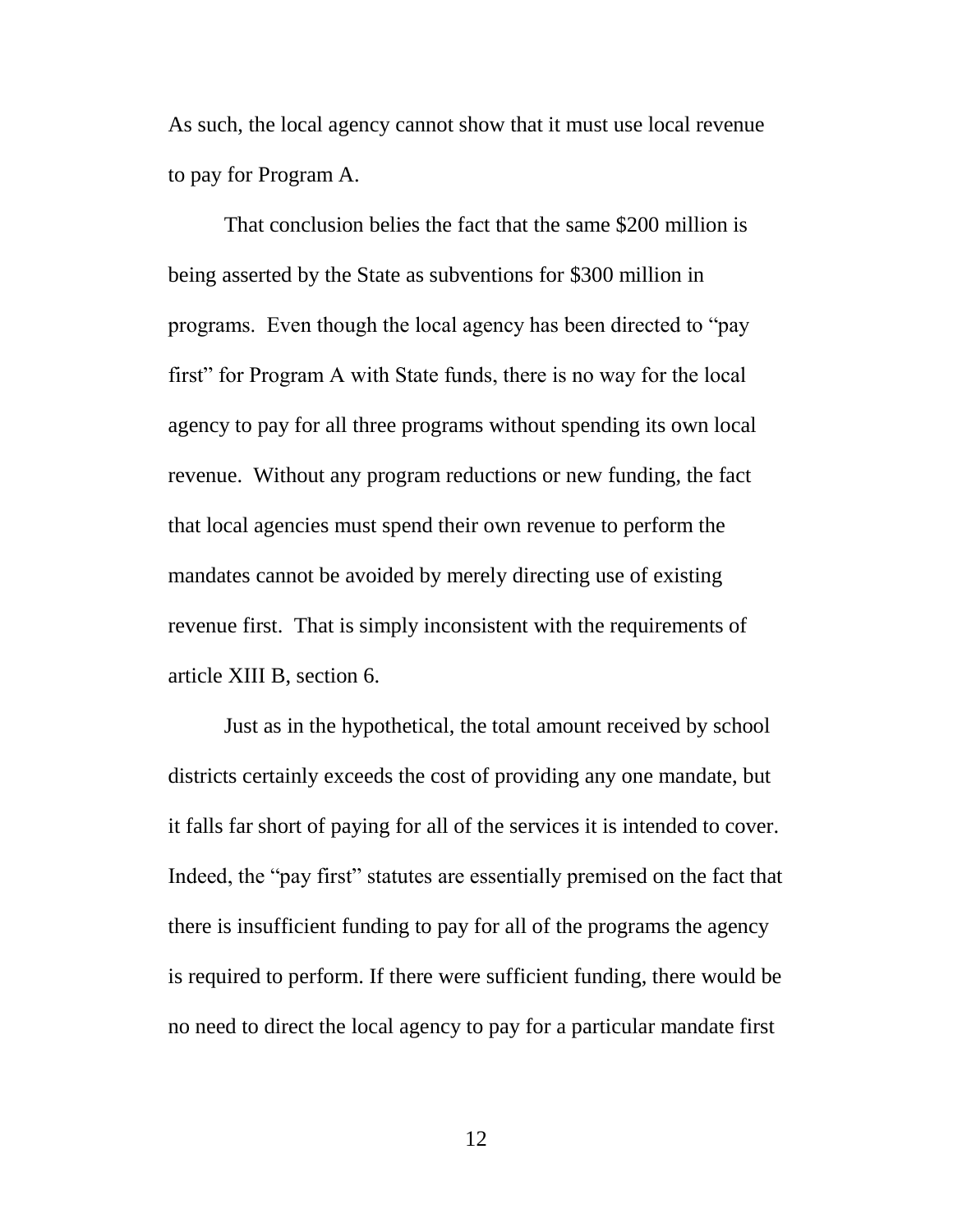as there would be available funding even if the mandate were paid last.

Allowing the State to avoid its constitutional subvention obligation by merely stating that revenue must be used first falls far short of the constitutionally imposed subvention requirement by any measure. The seriousness of this issue for local agencies cannot be understated. Section  $17557(d)(B)(2)$  must be interpreted in a manner that reflects the objectives of article XIII B, section 6, and the Court of Appeal's decision must therefore be reversed.

## **C. The State Bears the Burden of Proving It Need Not Provide a Subvention for the Mandated Activities.**

Among the reasons that the Court of Appeal found in favor of the State in this case was that "CSBA and the School Districts have not established that the statute requires them to use local revenues to pay for the costs" of the mandates. (*Cal. School Boards Assn*., supra, 19 Cal.App.5th at p. 582.) The court, however, articulated the burden exactly backwards. It should have held instead that the State's claim that subventions are not required fails if the State cannot show that there is funding actually available to provide reimbursements for the mandates to be paid for by the funding.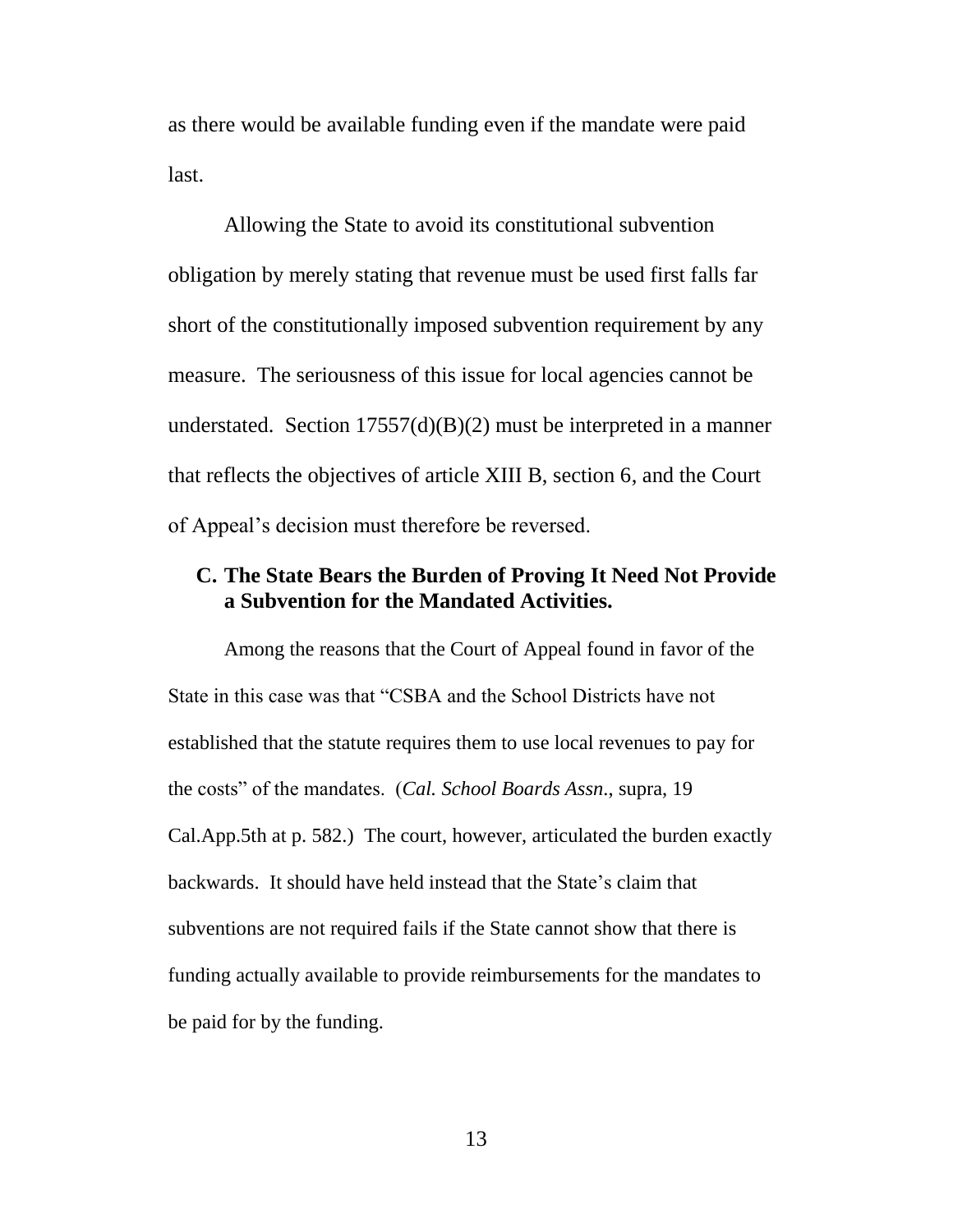As this Court recently found, article XIII B, section 6 "establishes a general rule requiring reimbursement of all state-mandated costs." (*Dept. of Finance v. Com. on State Mandates* (2016) 1 Cal.5th 749, 769.) This Court further noted that "[t]ypically, the party claiming the applicability of an exception bears the burden of demonstrating that it applies." (*Ibid.*) In that case, the Department of Finance alleged that the mandates at issue were exempted from the subvention requirement because they were imposed by federal law. On the issue of burden, this Court concluded that requiring the State to prove that the exemption applies, rather than requiring the local agencies to prove the opposite, furthers the purpose of article XIII, section 6, which is "to protect local governments from state attempts to impose or shift the costs of new programs or increased levels of service by entitling local governments to reimbursement." (*Ibid.*)

Though the State argues that CSBA failed to demonstrate that schools will be required to use their own tax revenues to pay for the mandate (Answer Br., pp. 30-33), that position is inconsistent with this Court's approach on the issue of which party bears the burden of showing that an exemption to the subvention requirement applies. It is also inconsistent with the process established for requesting an update to the parameters and guidelines, which requires a request to be filed with the Commission on State Mandates providing an explanation and documentary evidence to support the request. (2 Cal. Code Reg § 118.17.) Yet, without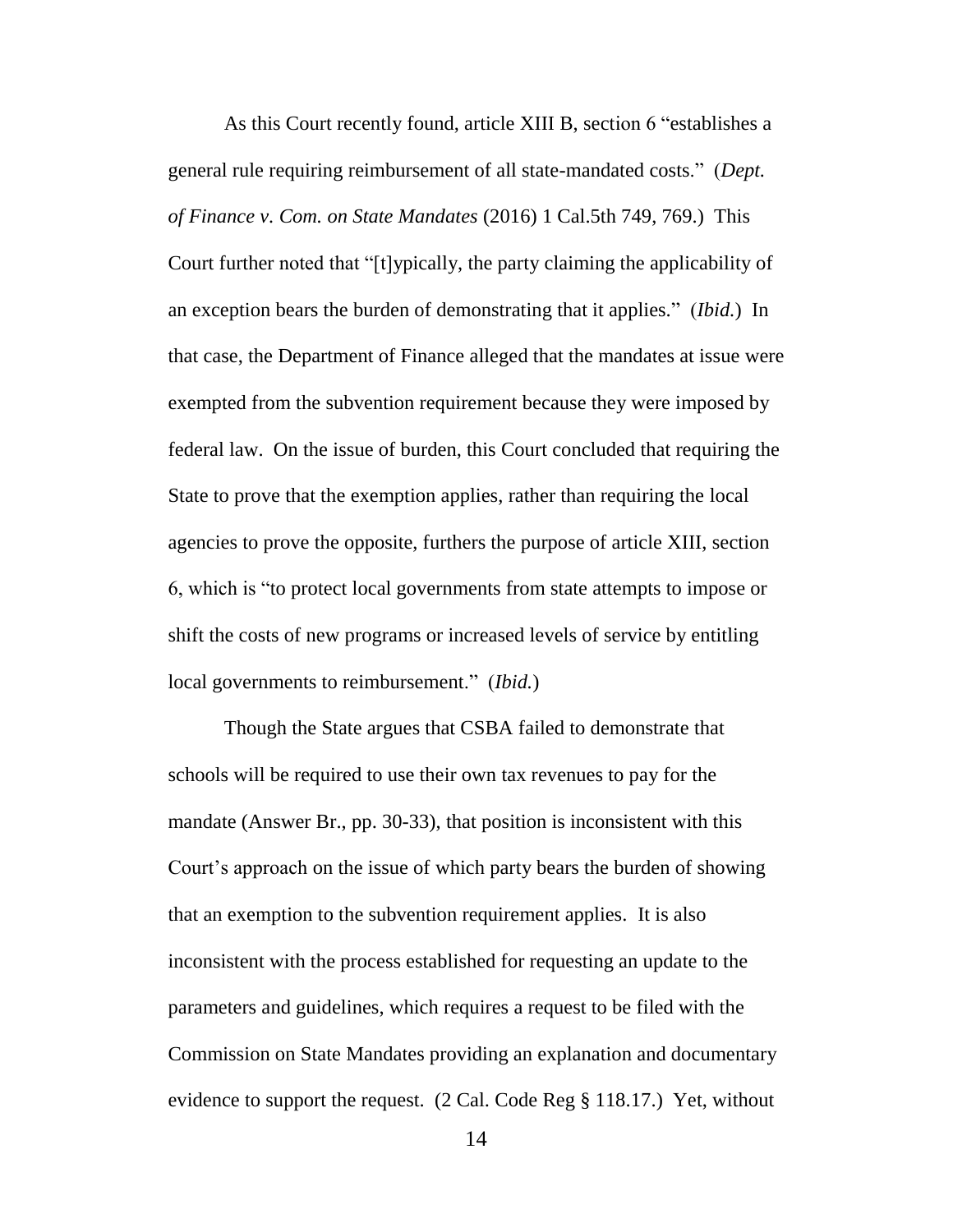any citation, the State's argument presumes that it can file a request with the Commission that parameters and guidelines be updated, but that the local agency carrying out the mandate bears the burden of proving that the update should be denied. That just completely upends how the administrative process works. It is incumbent upon the party seeking the change to prove that the change meets the statutory and constitutional standards. (See, e.g., 2 Cal. Code Reg. § 1190.5, subd. (a) [In mandate reconsiderations, the Commission must make an initial determination as to whether requester has made an adequate showing of a subsequent change in the law, and deny the request if such showing is not made].)

In order to further the purpose of article XIII B, section 6, it is incumbent upon the State to prove it is relieved from providing further subventions. It is not the burden of CSBA to prove the opposite. In other words, in order for the State to prevail on its argument that the "pay first" provisions in the Education Code justify updating the parameters and guidelines for the mandated programs, it must show that it has provided adequate offsetting revenues to actually pay for the mandated programs under section  $17557(d)(B)(2)$ . It is not the burden of CSBA to show that the State did not provide adequate offsetting revenues.

#### **III. CONCLUSION**

The questions posed by this case raise critical issues that impact the fiscal well-being of all local agencies, and require consideration of the will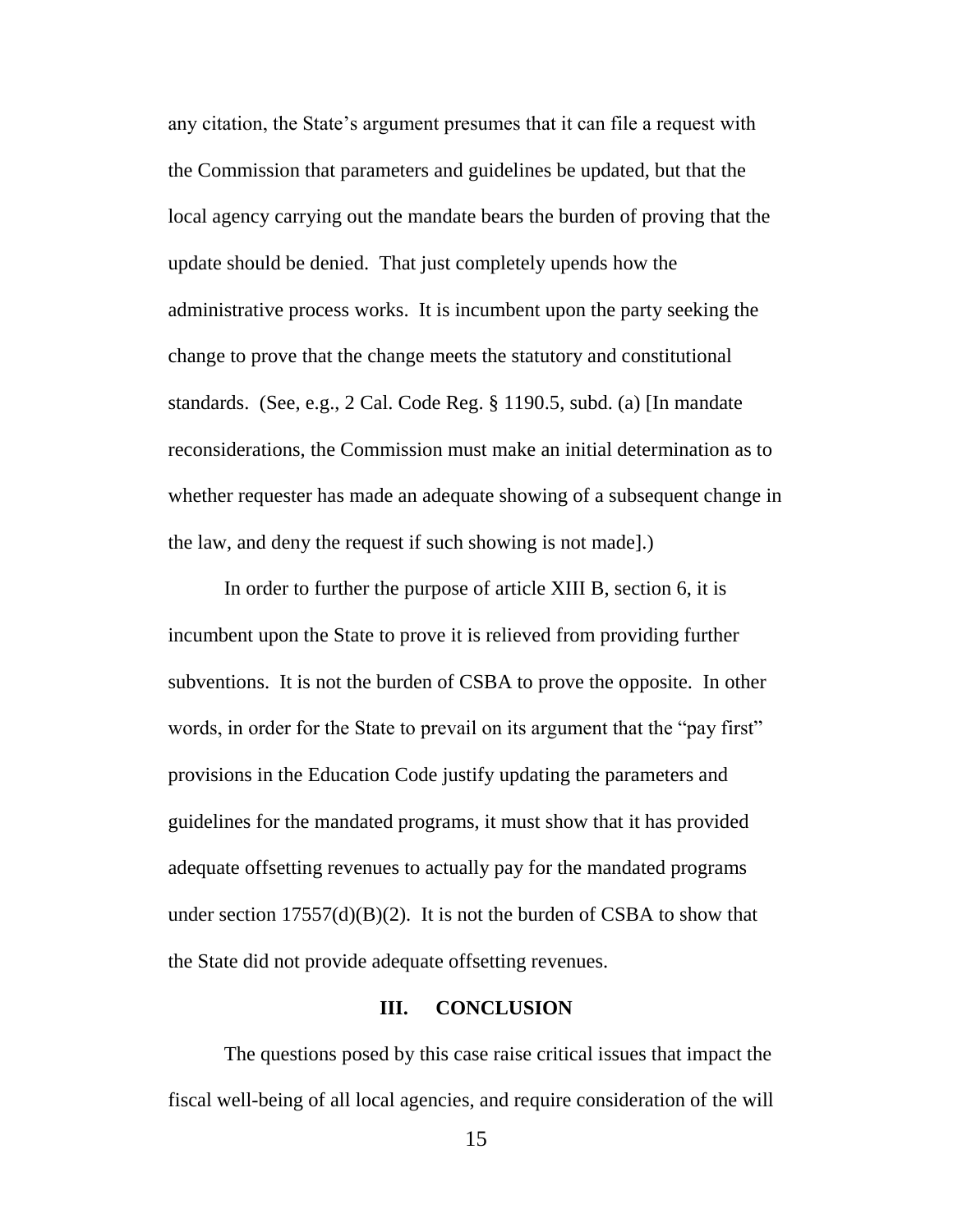of the voters in adopting tax and spend limits and the subvention requirement. The Court of Appeal's opinion allows the State to avoid its constitutional obligation to provide subventions for mandated activities without making any reductions in programs or providing new revenue. This result is not only inconsistent with the plain meaning of the implementation statutes, but is also directly contrary to constitutional requirements. The decision further errs by reaching this conclusion under the assumption that it is CSBA's obligation to prove that the subvention requirement is not met rather than the State's obligation to prove that the subvention requirement has been met.

For these reasons, Amici respectfully urge this Court reverse the appellate court ruling and provide the relief requested by Petitioners.

 $\sqrt{s}$ 

Dated: September 28, 2018

 Jennifer B. Henning, SBN 193915 Litigation Counsel California State Association of Counties

Attorney for Amici Curiae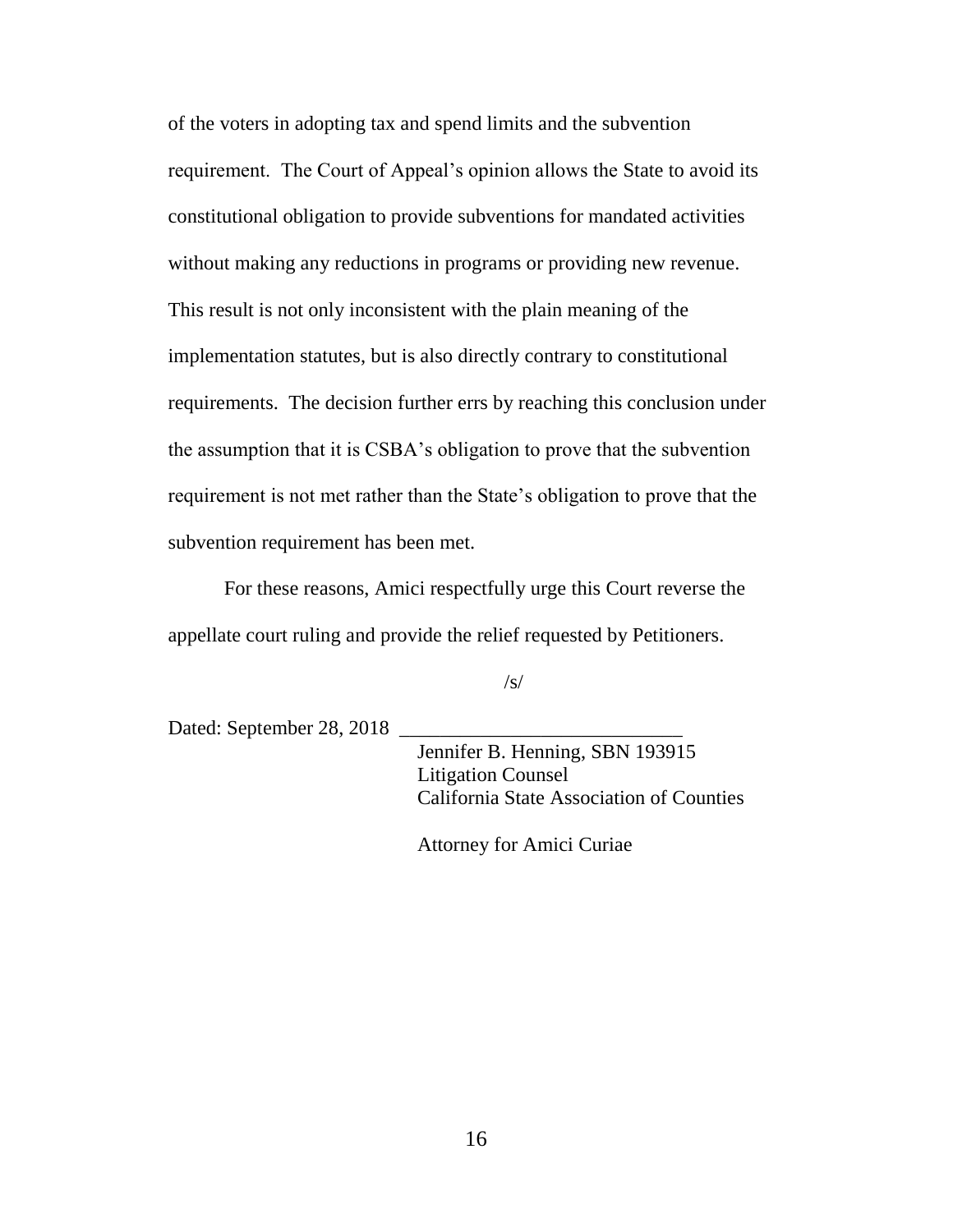### **CERTIFICATION OF COMPLIANCE WITH CALIFORNIA RULES OF COURT, RULE 8.204(c)(1)**

I hereby certify that this brief has been prepared using proportionately double-spaced 13 point Times New Roman typeface. According to the word count feature in my Microsoft Word software, this brief contains 3,388 words.

I declare under penalty of perjury under the laws of the State of California that the foregoing is true and correct. Executed this 28th day of September, 2018 in Sacramento, California.

 $\mathbf{By:}$ 

Respectfully submitted,

/s/

 JENNIFER B. HENNING Attorney for Amici Curiae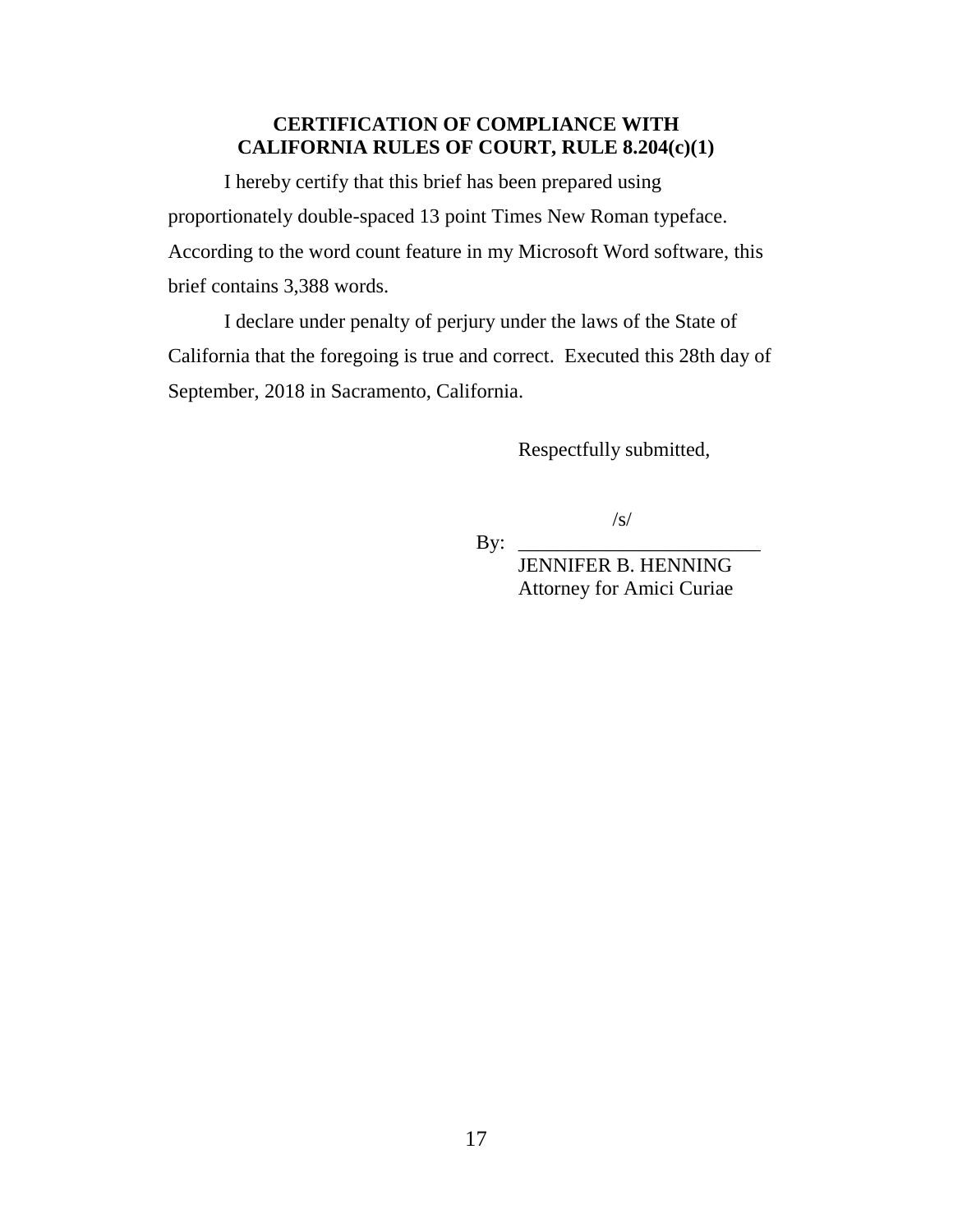#### **Proof of Service by Mail**

*California School Boards Association v. State of California*

Case No. S247266

#### I, JENNIFER HENNING, declare:

That I am, and was at the time of the service of the papers herein referred to, over the age of eighteen years, and not a party to the within action; and I am employed in the County of Sacramento, California, within which county the subject mailing occurred. My business address is 1100 K Street, Suite 101, Sacramento, California, 95814. I served the within **APPLICATION FOR LEAVE TO FILE AND PROPOSED AMICUS CURIAE BRIEF IN SUPPORT OF APPELLANTS AND PETITIONERS CALIFORNIA SCHOOL BOARDS ASSOCIATION,** 

**ET AL.** by placing a copy thereof in a separate envelope for each addressee named hereafter, addressed to each such addressee respectively as follows:

| <b>Party</b>                                                               | <b>Attorney</b>                                                                                                                 |
|----------------------------------------------------------------------------|---------------------------------------------------------------------------------------------------------------------------------|
| California School Boards Association,<br>Et al.: Plaintiffs and Appellants | Deborah B. Caplan<br>Richard C. Miadich<br>Olson, Hagel & Fishburn, LLP<br>555 Capitol Mall, Suite 400<br>Sacramento, CA 95814  |
| State of California, et al. : Defendants<br>and Respondents                | Seth E. Goldstein<br>Office of the Attorney General<br>P.O. Box 944255<br>1300 I Street, Suite 125<br>Sacramento, CA 94244-2550 |
| <b>Commission on State Mandates:</b><br>Defendant and Respondent           | <b>Camille Nichols Shelton</b><br><b>Commission On State Mandates</b><br>980 9th Street, Suite 300<br>Sacramento, CA 95814      |

#### **A. Proof of Service List**